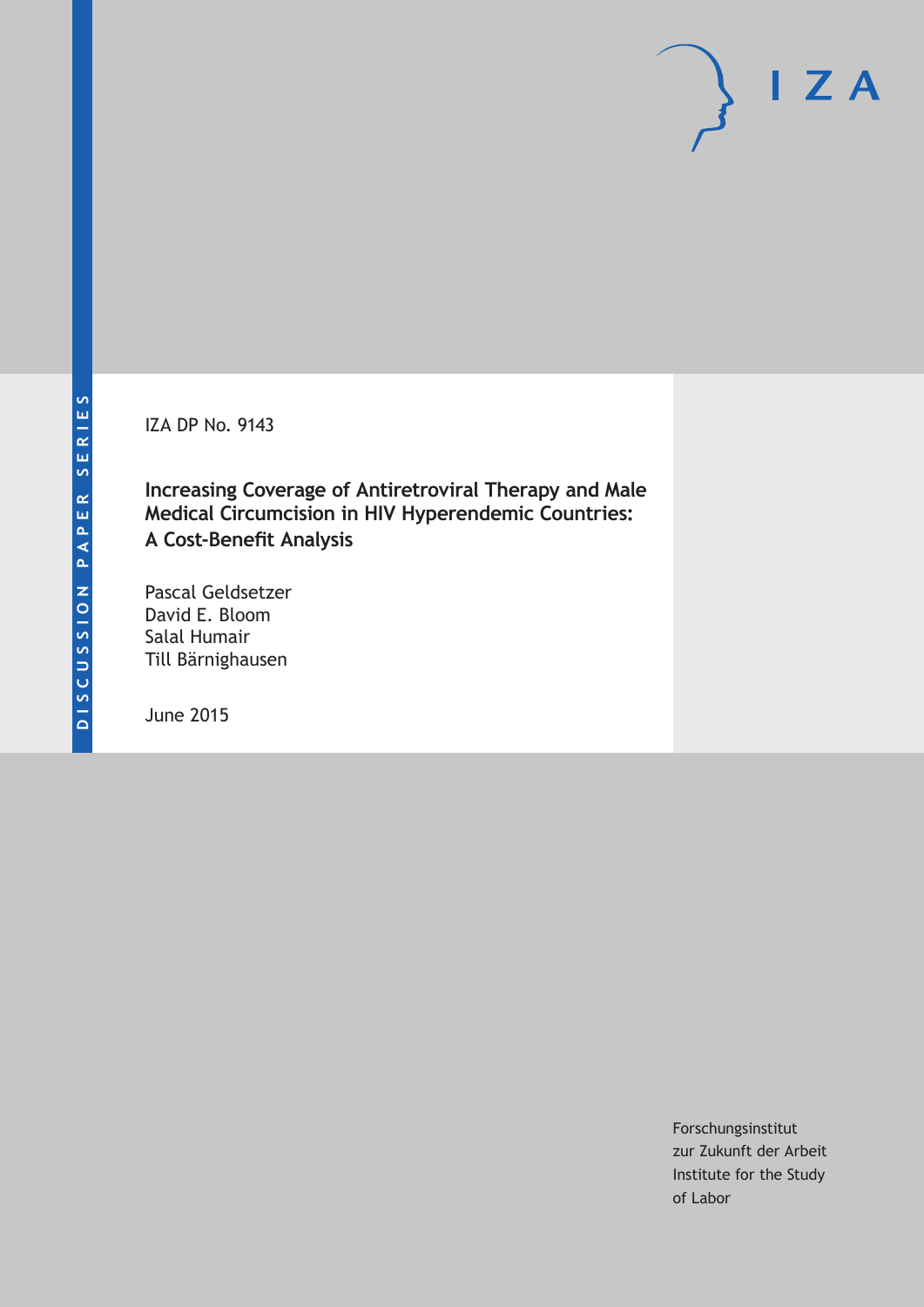# **Increasing Coverage of Antiretroviral Therapy and Male Medical Circumcision in HIV Hyperendemic Countries: A Cost-Benefit Analysis**

# **Pascal Geldsetzer**

*Harvard T.H. Chan School of Public Health*

# **David E. Bloom**

*Harvard T.H. Chan School of Public Health and IZA*

# **Salal Humair**

*Harvard T.H. Chan School of Public Health*

# **Till Bärnighausen**

*Harvard T.H. Chan School of Public Health and University of KwaZulu-Natal*

# Discussion Paper No. 9143 June 2015

IZA

P.O. Box 7240 53072 Bonn Germany

Phone: +49-228-3894-0 Fax: +49-228-3894-180 E-mail: iza@iza.org

Any opinions expressed here are those of the author(s) and not those of IZA. Research published in this series may include views on policy, but the institute itself takes no institutional policy positions. The IZA research network is committed to the IZA Guiding Principles of Research Integrity.

The Institute for the Study of Labor (IZA) in Bonn is a local and virtual international research center and a place of communication between science, politics and business. IZA is an independent nonprofit organization supported by Deutsche Post Foundation. The center is associated with the University of Bonn and offers a stimulating research environment through its international network, workshops and conferences, data service, project support, research visits and doctoral program. IZA engages in (i) original and internationally competitive research in all fields of labor economics, (ii) development of policy concepts, and (iii) dissemination of research results and concepts to the interested public.

IZA Discussion Papers often represent preliminary work and are circulated to encourage discussion. Citation of such a paper should account for its provisional character. A revised version may be available directly from the author.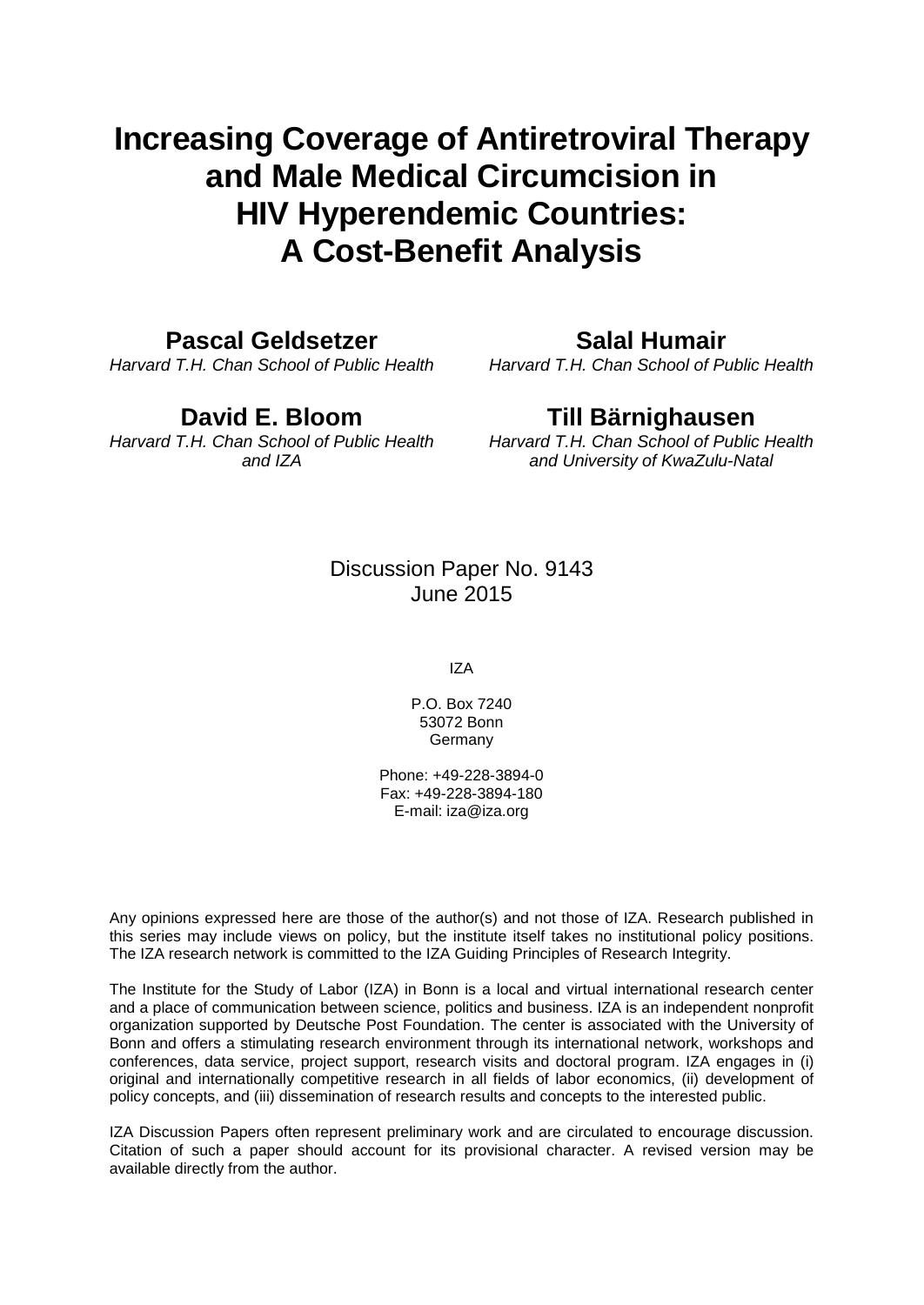IZA Discussion Paper No. 9143 June 2015

# **ABSTRACT**

# **Increasing Coverage of Antiretroviral Therapy and Male Medical Circumcision in HIV Hyperendemic Countries: A Cost-Benefit Analysis**

HIV continues to cause the largest number of disability-adjusted life years of any disease in HIV hyperendemic countries (i.e., countries with an adult HIV prevalence >15%). We compare the benefits and costs of two proven biological interventions to reduce the health losses due to the HIV epidemic in hyperendemic countries from 2015 through 2030: 1) increasing ART coverage to 90% among HIV-infected adults with a CD4-cell count <350 cells/microliter, before expanding the HIV treatment scale-up to people with higher CD4-cell counts; and 2) increasing male medical circumcision coverage to at least 90% among HIVuninfected adult men. We developed a mathematical model to determine the benefits and costs of increasing the coverage of both ART under different CD4-cell count thresholds and of circumcision in HIV-hyperendemic countries. The results show that scaling up ART and circumcision are both cost-beneficial. However, the benefit-to-cost ratio (BCR) for circumcision is significantly higher than for ART: 7.4 vs. 3.0 (at US\$1,000 per life year and a 5% discount rate) and 56.4 vs. 16.3 (at US\$5,000 per life year and a 3% discount rate). The additional cost of scaling up circumcision is approximately \$US500 million while the additional cost of increasing ART coverage lies between \$US17 and \$US19 billion. We conclude that increasing the coverage of ART among HIV-infected adults with a CD4-cell count <350 cells/microliter and, in particular, scaling up male medical circumcision among HIV-negative men are both highly cost-beneficial interventions to reduce the health burdens resulting from the HIV epidemic in hyperendemic countries over the next 15 years.

JEL Classification: D61, I18

Keywords: HIV, male medical circumcision, antiretroviral therapy, cost-benefit analysis

Corresponding author:

Pascal Geldsetzer Department of Global Health & Population Harvard T.H. Chan School of Public Health 677 Huntington Avenue Boston, MA 02115 USA E-mail: [pag395@mail.harvard.edu](mailto:pag395@mail.harvard.edu)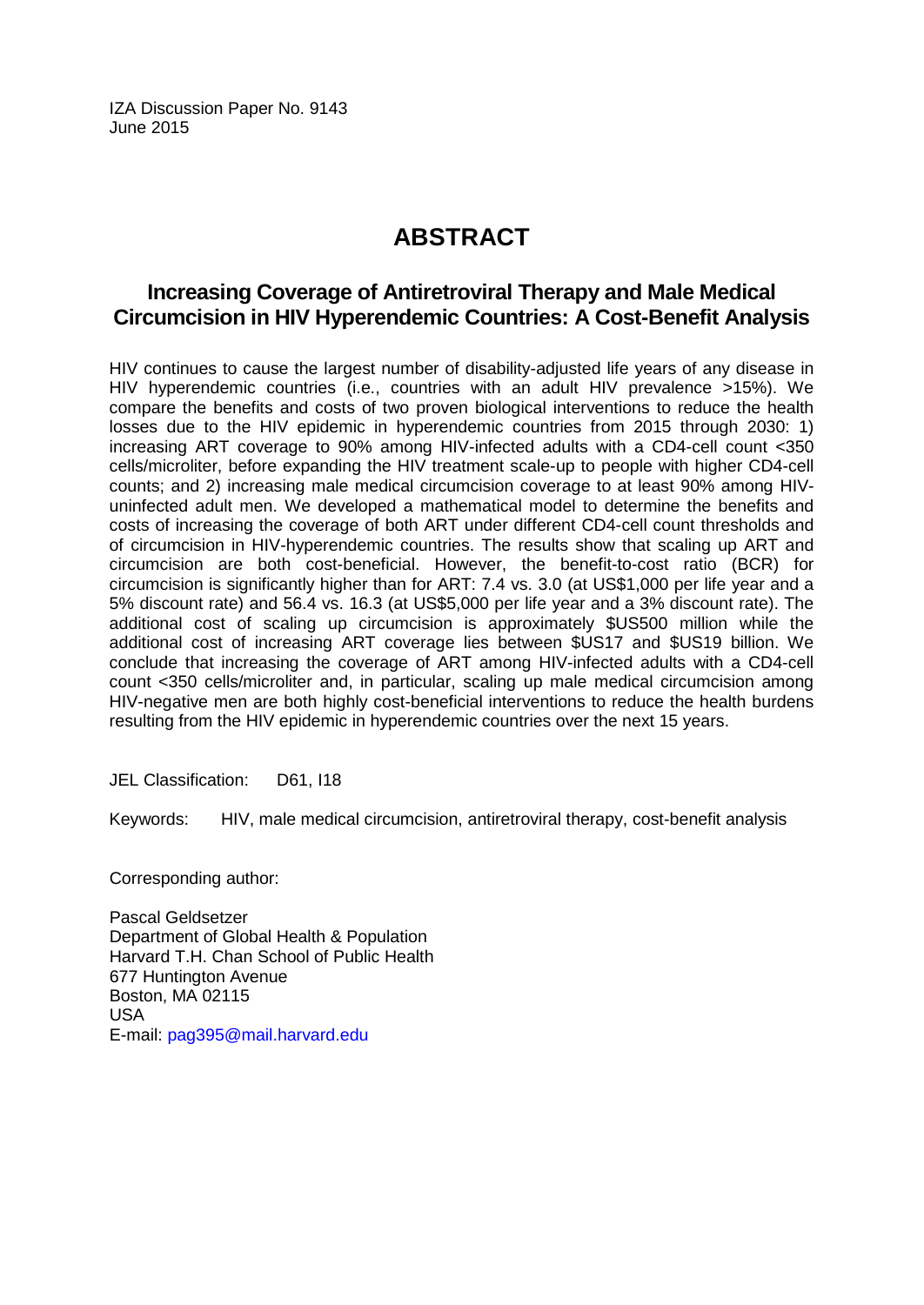Thirty years after the human immunodeficiency virus (HIV) was first identified, the HIV epidemic continues to cause large-scale human suffering and economic losses. In 2012, an estimated 35.5 million people were living with HIV and 1.6 million people died of HIV/AIDS (UNAIDS, 2013b); and, as of 2012, 17.8 million children lost one or both parents due to HIV (UNICEF, 2014). Economically, HIV is projected to continue to slow economic growth in sub-Saharan Africa, the region with the highest HIV burden, for many years to come (UNAIDS, 2005; Vasilakis, 2012).

### **An unprecedented global commitment**

HIV/AIDS features prominently in the Millennium Development Goals (MDGs) with MDG 6a focusing on reducing incidence ("to have halted by 2015 and begun to reverse the spread of HIV/AIDS") and MDG 6b on treatment ("to achieve, by 2010, universal access to treatment for HIV/AIDS for all those who need it") (United Nations, 2014). Since the formulation of these goals, HIV has not only received the largest amount of donor funding of all health-related MDGs (Dieleman et al., 2014), but the international HIV response evolved into an unprecedented global political and financial commitment to a single disease. Politically, HIV has been the focus of three UN General Assembly Declarations; the first recognizing the HIV/AIDS epidemic as a "global emergency" (United Nations, 2001); the second one resolving to achieve "universal access to comprehensive prevention programs, treatment, care and support" by 2010 (United Nations, 2006); and the third pledging to intensify efforts to eliminate HIV and AIDS (United Nations, 2011). Financially, resources available for HIV programs in low- and middle-income countries increased from an estimated value of US\$2.1 billion<sup>1</sup> in 2001 to US\$19.5 billion in 2012 of which US\$9.2

<span id="page-3-0"></span> $<sup>1</sup>$  All dollar amounts in this paper are shown as US dollar values for 2014.</sup>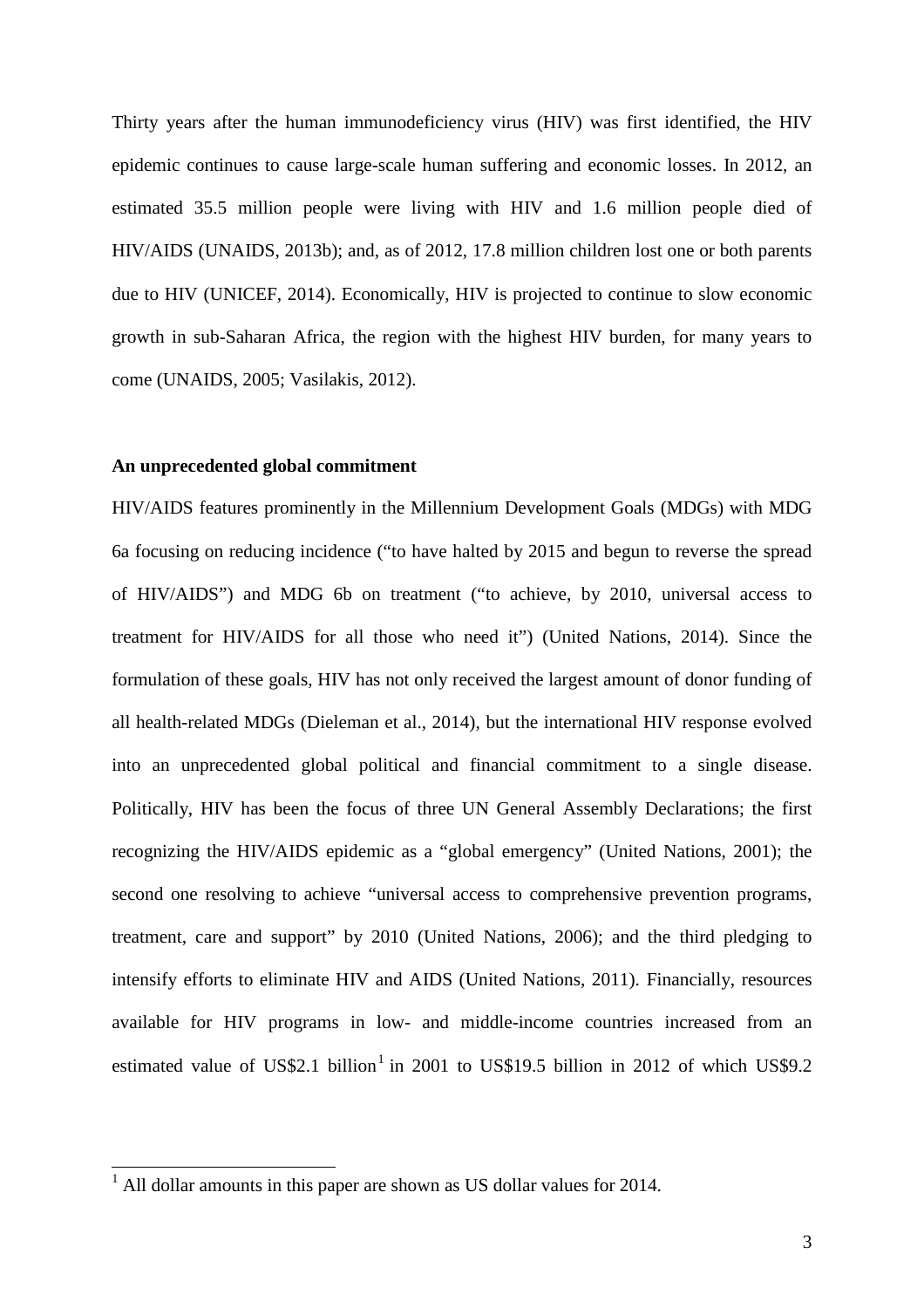billion were from international sources (UNAIDS, 2013b). In fact, HIV alone received 25% of international development assistance for health in 2011 (Dieleman et al., 2014).

# **Looking to the future: HIV as an unfinished agenda**

This impressive commitment to HIV has led to significant successes in halting and reversing the epidemic. The annual number of new HIV infections globally is estimated to have decreased by 33% (from 3.4 to 2.3 million) between 2001 and 2012 (UNAIDS, 2013b). In addition, 9.7 million people globally received life-saving antiretroviral therapy (ART) in 2012, and the annual number of deaths due to AIDS declined by more than 30% between 2005 and 2012 (UNAIDS, 2013b).

Yet, MDG6 will not be achieved by 2015, and the HIV epidemic is still one of the most important causes of loss of life and health in sub-Saharan Africa. In fact, HIV still causes the largest number of disability-adjusted life years (DALYs) among all diseases in Eastern and Southern Africa (Ortblad, Lozano, and Murray, 2013). An important reason for this high disease burden is that in 2012, only about six out of 10 people living with HIV in sub-Saharan Africa and needing ART under current national treatment guidelines (CD4 count<sup>[2](#page-3-0)</sup> ≤350/μl) received ART (UNAIDS, 2013a). Moreover, immunological and virological failure rates among those receiving ART in the region are commonly high (Aghokeng et al., 2014). Clearly, therefore, national and international development strategies after 2015 cannot ignore the HIV epidemic. Importantly, the successes of the past ART scale-up are vulnerable to discontinuation of investments; only by continuing ART provision to those currently receiving ART can the mortality and morbidity reductions of the past be maintained.

 $2$  The CD4 T-helper cells are immune system cells that are targeted by HIV. The CD4-count, therefore, tends to decrease in HIV-infected individuals as their immune systems increasingly weaken during the course of the disease.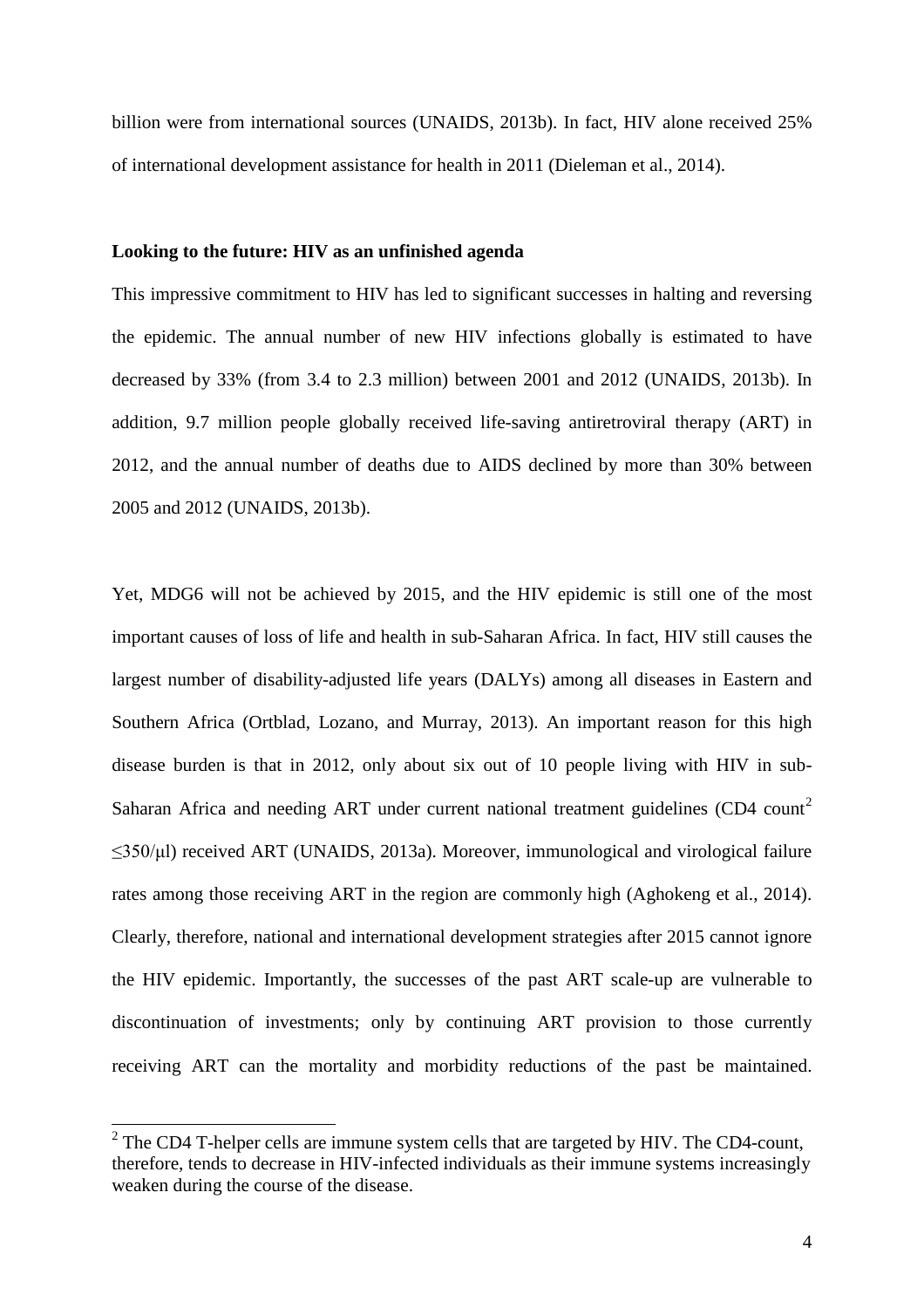However, international donors have not increased the level of spending on HIV since 2009, which is expected to remain stagnant over the coming years (UNAIDS, 2013b). In the face of obvious resource constraints and a persisting HIV burden, we propose two goals that will generate the highest return on investment in addressing the unfinished HIV agenda.

### **Two goals to address the HIV epidemic in the most affected countries**

Sub-Saharan Africa is home to 70% of those living with HIV globally (UNAIDS, 2013b). Within Africa, the Southern region has been hit hardest by the epidemic. In fact, all hyperendemic countries (countries with an adult HIV prevalence greater than 15%; UNAIDS, 2014b) are located in Southern Africa. These are currently Botswana, Lesotho, South Africa, Swaziland, and Zimbabwe (WHO, 2014b). These two goals address the HIV epidemic in hyperendemic countries for the period 2015 to 2030:

*Goal 1:* Achieve ART coverage of at least 90% among HIV-infected adults with a CD4 count <350 cells/μL before expanding the HIV treatment scale-up to people with higher CD4 counts.

*Goal 2:* Attain circumcision coverage of at least 90% among HIV-uninfected adult men.

This paper first explains why these two goals are the most cost-beneficial measures for HIV. Then the paper presents the assumptions, structure, and results of a model built to calculate the costs and benefits of scaling up ART and male medical circumcision (MMC). Finally, the paper discusses implementation challenges for both goals.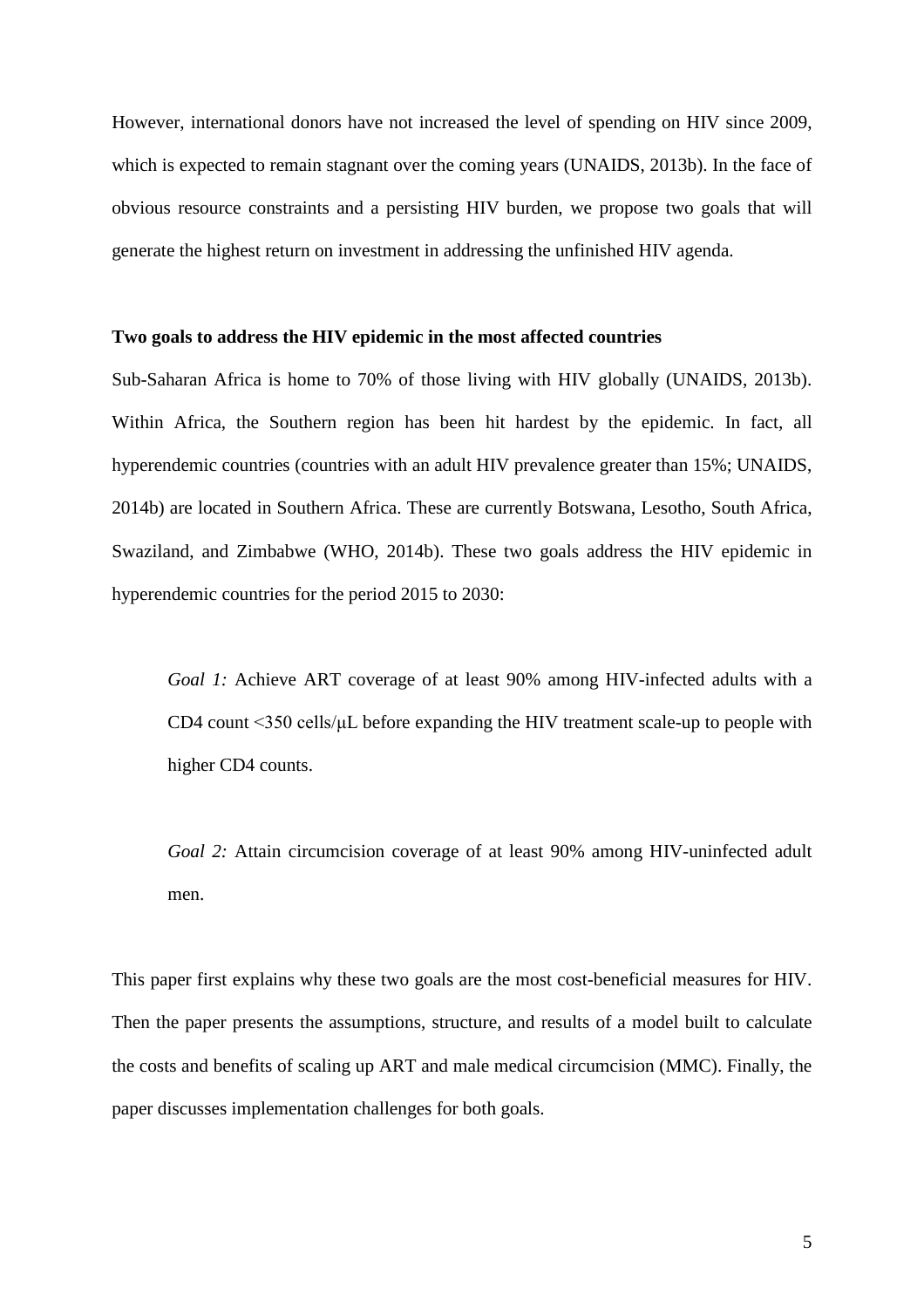#### **Why focus ART first on those most in need?**

Since the advent of antiretroviral drugs, the WHO has gradually increased its recommended threshold for starting patients on ART to include increasingly healthy patients. WHO treatment thresholds are based on the CD4 count, a cell count that decreases in concentration with deteriorating immune system function. In 2006, the WHO issued a recommendation that patients with a CD4 count <200 cells/μL should be started on ART (WHO, 2006). In 2010, this threshold was increased to <350 cells/μL (WHO, 2010a) before it was further increased to <500 cells/μL in 2013 (WHO, 2013). These increases, while not without controversy, were based on evidence that earlier ART benefits patients' health. In 2011, a clinical trial, hailed as a game changer in the HIV field, provided evidence for even earlier initiation of ART. It showed that providing ART early in the course of the disease reduces the chance of an infected person passing HIV to an uninfected partner by 96% (Cohen et al., 2011). Similarly, at the population level, Tanser et al. found that increasing ART coverage in the general community is associated with a reduced risk of HIV acquisition (Tanser et al., 2013), strengthening evidence that led to calls for using HIV treatment as prevention (TasP). Currently, several large ongoing trials aim to establish the causal effect of providing ART to all HIV patients regardless of CD4 count, i.e. TasP, when implemented at the population level in sub-Saharan Africa (Essex, DeGruttola, Lebelonyane, & Habibi, 2013; Havlir & Kamya, 2013; Hayes et al., 2014; Iwuji et al., 2013; Stop AIDS Now!, 2014).

In an utopian scenario of unlimited resources, few would dispute that all HIV-infected individuals should be offered ART regardless of their CD4 count given the current evidence base for providing ART early in the course of the infection. However, in the real world where financial and human resources are limited, countries in sub-Saharan Africa, including the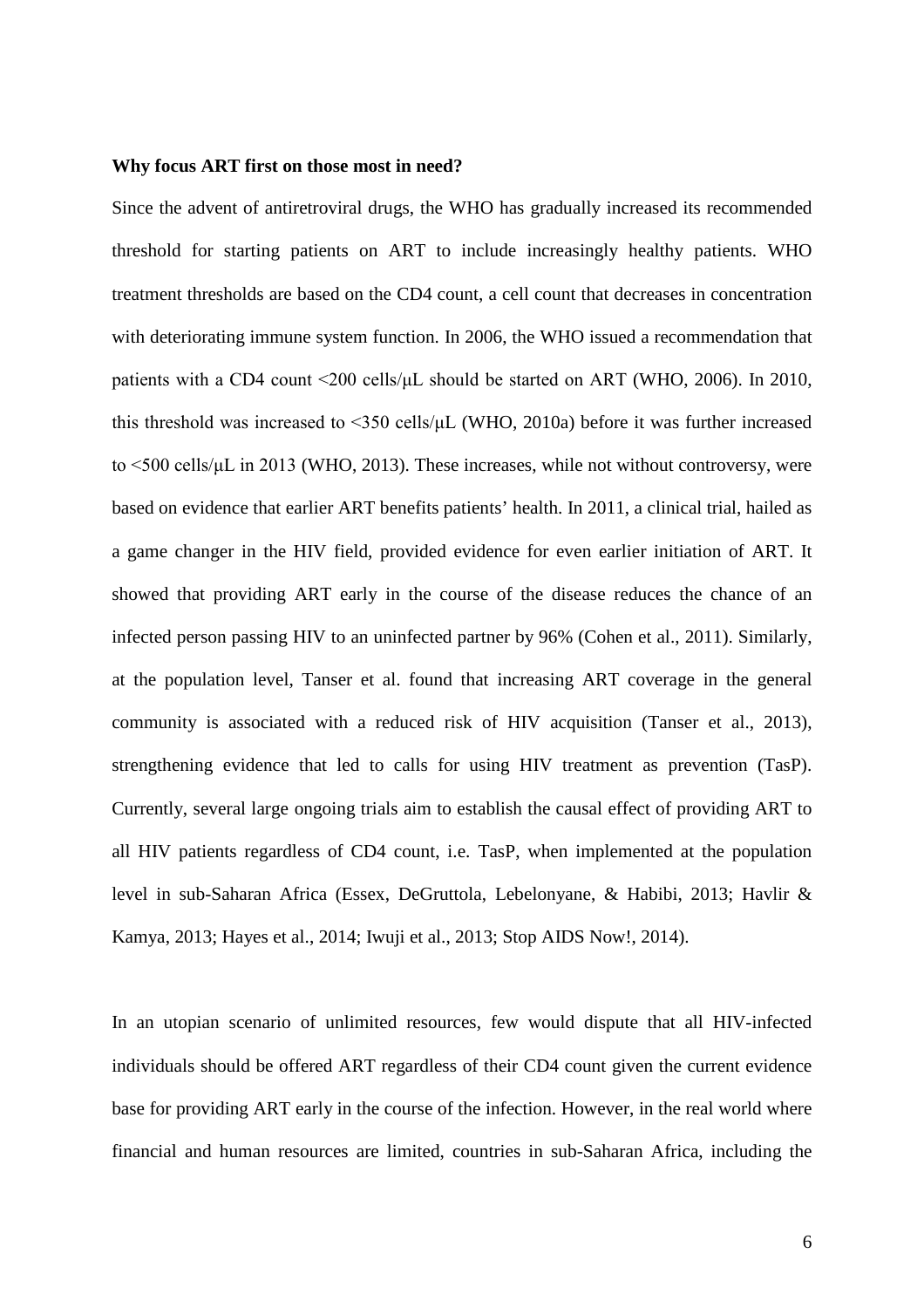hyperendemic countries in Southern Africa, are still far from reaching universal ART coverage among those with lower CD4 counts. As of 2012, only an estimated 61% of all HIV-infected individuals with a CD4 count <350 cells/μL and 34% of those with a CD4 count <500 cells/μL were receiving ART in sub-Saharan Africa (UNAIDS, 2013b), in part because only about half (48%) of those infected with HIV know their status (UNAIDS, 2014a). Compared with providing ART only to those with a CD4 count <350 cells/μL, TasP would roughly double the number of ART-eligible patients in hyperendemic countries (UNAIDS, 2013b, 2014a). Given that ART is expensive, TasP would undoubtedly require very large additional financial investments. Using a discount rate of 3%, an estimate indicated that implementing TasP in South Africa, the hyperendemic country with the largest absolute number of HIV-infected individuals, would have costed an additional US\$11.8 billion in 2009 over the following 12 years as compared with maintaining the current coverage level of ART (Bärnighausen, Bloom, and Humair, 2012a). This raises a fundamental question about resource allocation in hyperendemic countries: Should TasP be implemented immediately, or should resources be targeted first at the unfinished agenda of achieving universal coverage among those most in need of treatment before offering ART to those with higher CD4 counts? We recommend the latter approach for two main reasons.

The first reason is that providing ART to an individual with a CD4 count <350 cells/μL is, on average, more cost effective than offering ART to a patient with a higher CD4 count because the weaker a patient's immune system is, the more dramatic is their health status improvement with ART. Additionally, the preventive effect of ART is higher among those with lower CD4 counts because, with the exception of a very early acute infection stage lasting one to four months, patients with  $CD4 \leq 200$  cells/ $\mu$ L are significantly more infectious than those with higher CD4 counts (Hollingsworth, Anderson, and Fraser, 2008). Thus, by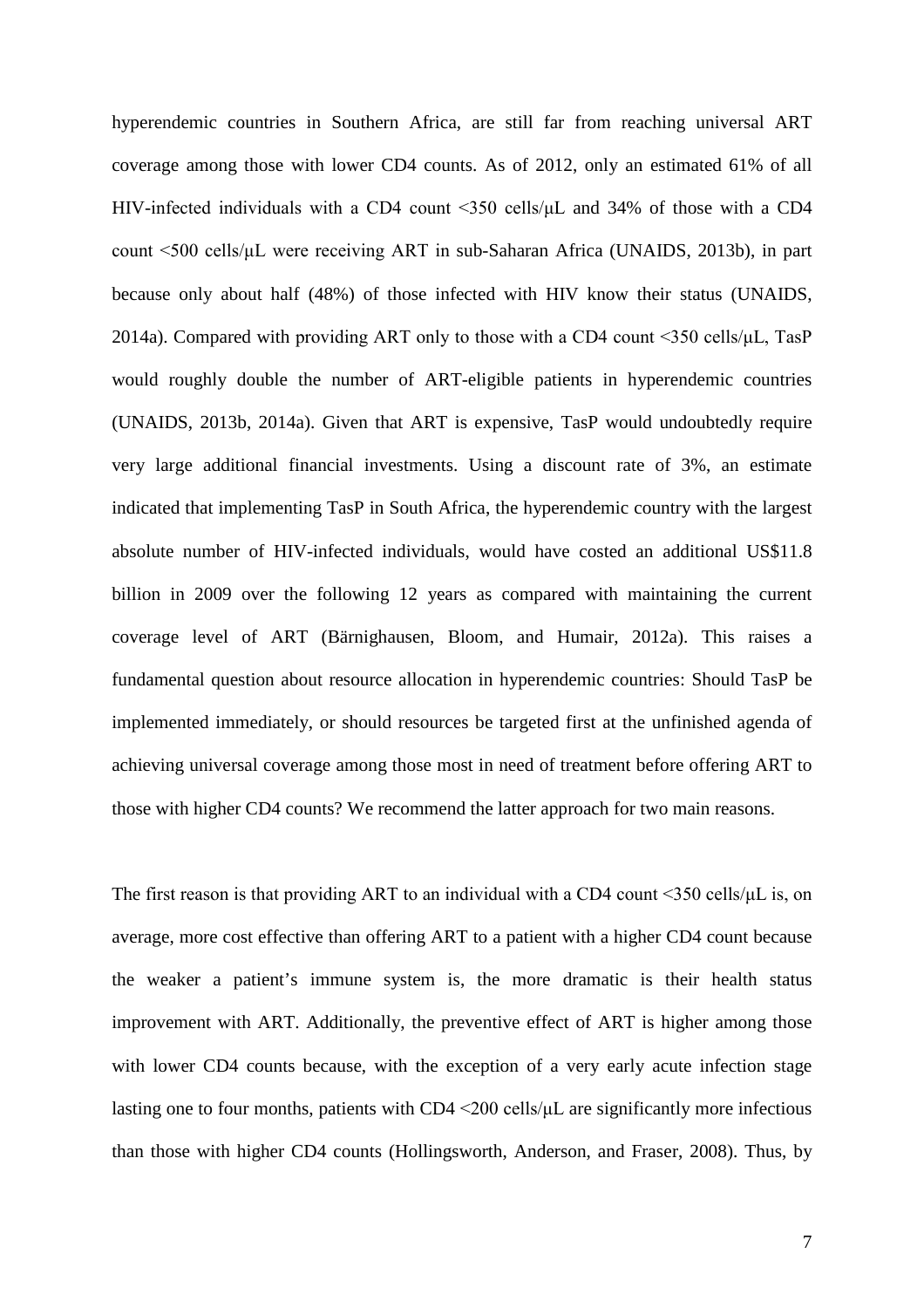providing ART to those with lower CD4 counts before gradually offering it to healthier HIVinfected patients, the hyperendemic countries would target the sharpest slope of the gradient of cost effectiveness before they incrementally roll out ART to all those who need it.

The second reason for a gradual rollout of ART from sickest to healthiest patients is that implementing TasP immediately may lead to a "crowding-out" effect whereby healthier patients may prevent sicker ones from receiving ART (Bärnighausen, Bloom, and Humair, 2014; Bärnighausen, Humair, and Bloom, 2012b). Such a crowding-out effect arises when human, financial, or physical resources are insufficient to provide ART to all eligible HIVinfected people in hyperendemic countries. In this case, providing ART to a somewhat healthy patient may imply that a less healthy patient cannot receive the life-saving treatment. Several mechanisms can generate crowding-out effects. Sicker patients are physically weaker and are therefore, on average, less able to travel to the next ART clinic and wait, often for hours, to be seen by a health worker than their healthier peers. Similarly, patients in more advanced stages of HIV disease are less likely to be employed than patients in earlier stages of the disease. They may therefore be less able to afford the out-of-pocket expenditures associated with treatment, such as for transport. Crowding-out effects are not only highly undesirable based on cost-effectiveness reasoning but also based on ethical grounds; they would violate most conceptions of fairness in access to health care. Offering ART to people in earlier stages of HIV disease only when all, or nearly all, people in later disease stages are receiving ART will prevent crowding-out effects.

# **Why circumcision?**

If effectively implemented, male medical circumcision (MMC) is plausibly a highly costbeneficial intervention to address the HIV epidemic for several reasons. First, MMC has been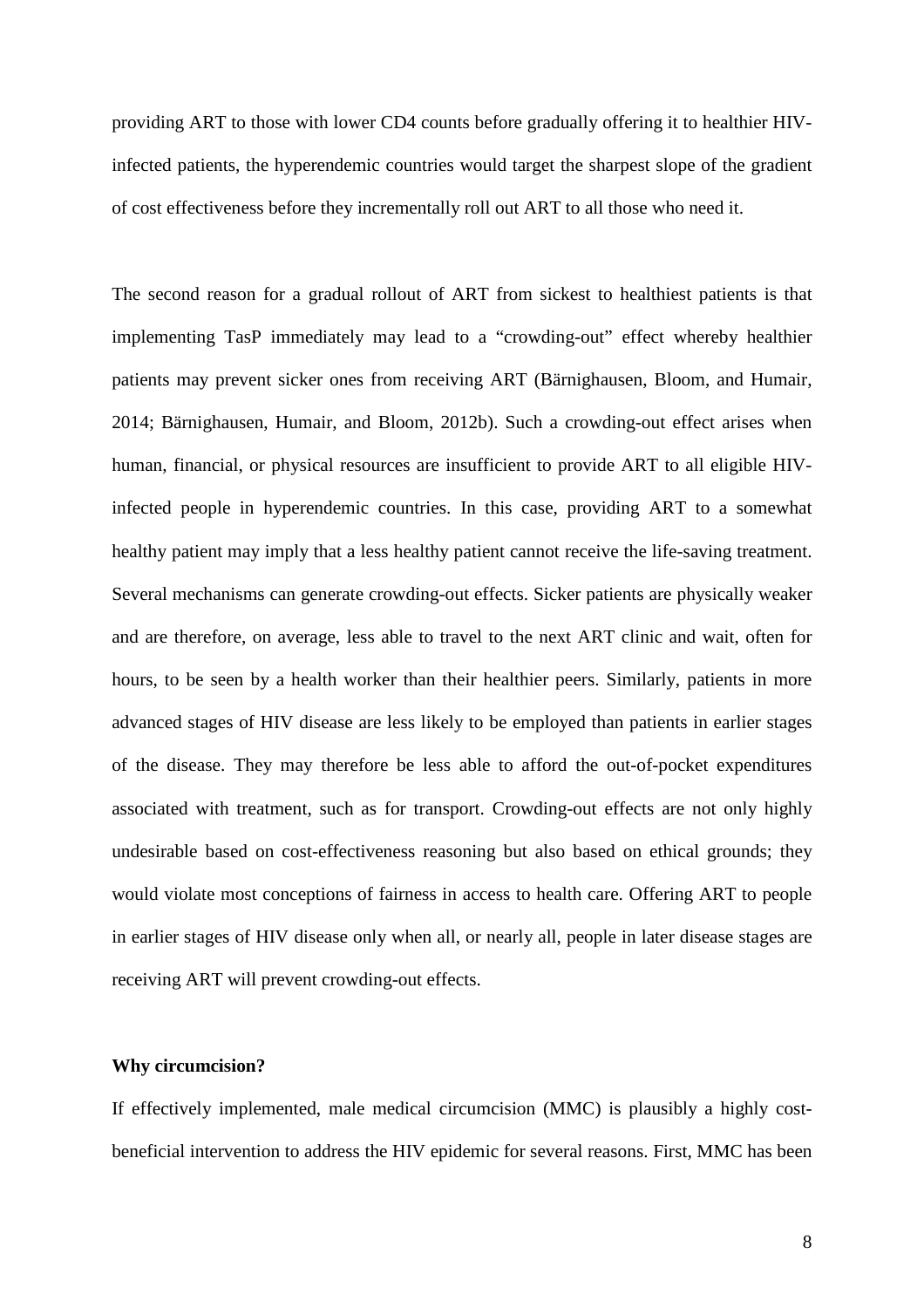shown to be efficacious in preventing new HIV infections: three phase-III clinical trials conducted in South Africa, Kenya, and Uganda have shown that MMC has an efficacy of around 60% in reducing HIV acquisition by men through heterosexual intercourse (Auvert et al., 2005; Bailey et al., 2007; Gray et al., 2007). Second, while MMC targets men, after some delay, rates of infection in women also reduce substantially as fewer of their sexual partners are infected. Third, MMC is a one-off intervention that lasts for life (in contrast to, e.g., antiretroviral drugs that have to be administered continuously). Fourth, the implementation costs of MMC will be comparatively low as the procedure does not require expensive equipment or medications and does not necessarily require a physician or surgeon (WHO, 2008). Fifth, great potential exists for scaling up MMC in hyperendemic countries and sub-Saharan Africa as a whole. In 2007, WHO and UNAIDS selected 13 African countries to scale up MMC to 80% of HIV-uninfected men between the ages of 15 and 49 years by 2016. These countries collectively only reached 28% of this target by the end of 2013, with only Nyanza province in Kenya (85% of target reached) achieving more than 50% of the target (WHO, 2014a). Yet, the level of acceptability of MMC is encouraging with a review finding that a median of 65% of uncircumcised men in sub-Saharan Africa are willing to be circumcised (Westercamp and Bailey, 2007).

### **A model to project the cost-benefits of ART and circumcision**

We have developed a mathematical model to determine the cost effectiveness of increasing ART coverage under different CD4 count thresholds and of MMC in HIV-hyperendemic countries. A detailed description of the model and its assumptions can be found elsewhere (Bärnighausen et al., 2012a; Eaton et al., 2012). Here, we build on this model to determine the costs and benefits of scaling up ART among HIV-infected individuals with a CD4 count <350 cells/μL (henceforth referred to simply as ART) and MMC among HIV-uninfected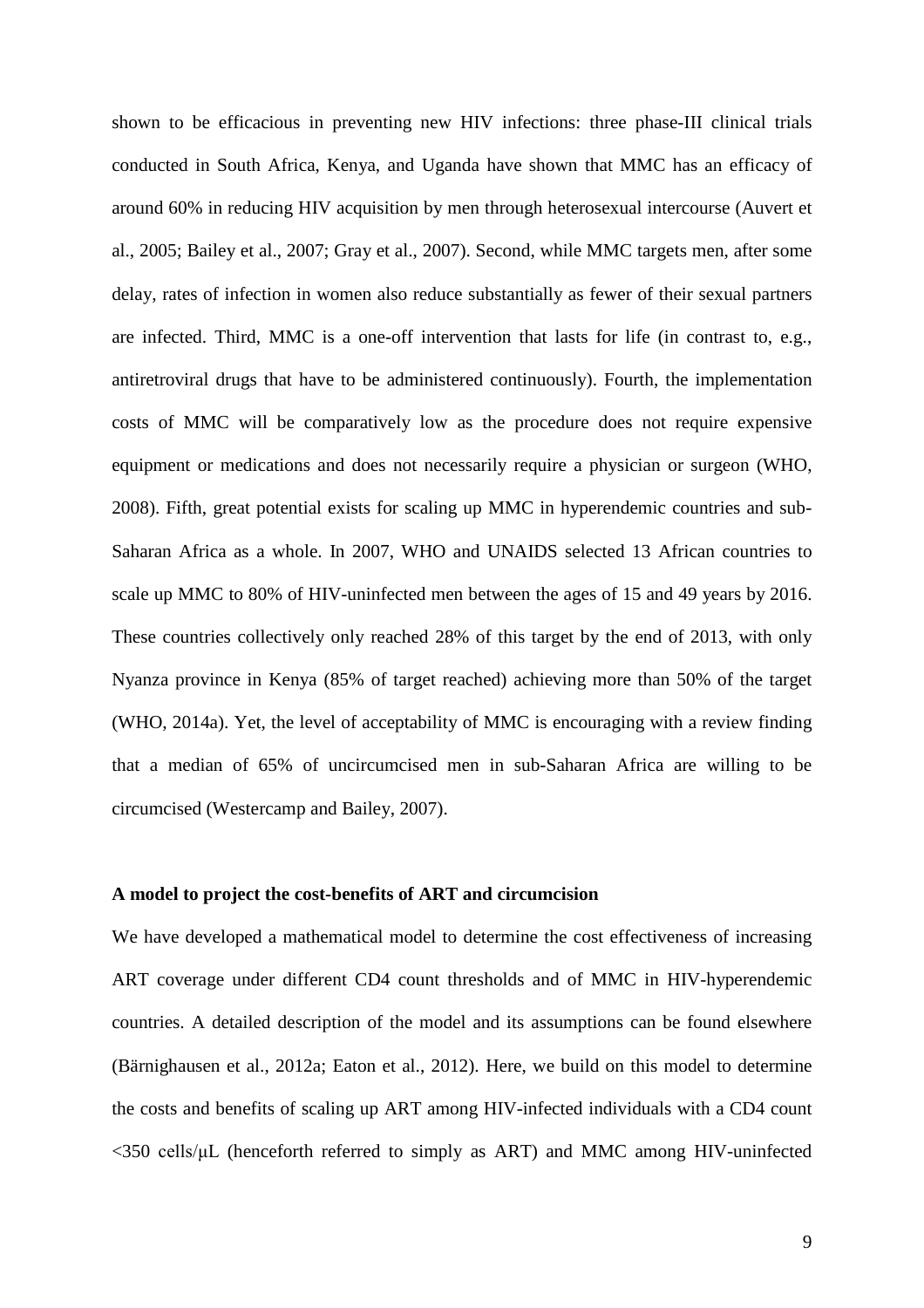adult men in all five hyperendemic countries globally. We parameterize the model using data from South Africa, but we scale the model to apply to all hyperendemic countries. While the UNAIDS categorization into hyperendemic countries is somewhat arbitrary, as it is merely based on HIV prevalence, the HIV epidemics in these countries have some common characteristics in addition to a very high prevalence. These epidemic characteristics include that the virus circulates in the general population, that heterosexual sex is the main mode of transmission, and that women are infected earlier in life than men and represent the majority of HIV-infected individuals in these countries (UNAIDS, 2013b, 2014b).

The model analytically computes the number of new HIV infections and the number of HIVrelated deaths for different coverage combinations of ART and MMC using both behavioral and biological variables, such as the HIV transmission probability per sex act, the number of sex acts per time unit, and the number of sex partners. Compared with other models that typically furnish cost-effectiveness estimates of single HIV interventions, this model allows us to project the combined effects of multiple HIV interventions that may affect different biological or behavioral variables, as discussed in Bärnighausen et al. (2012a). Further, the outputs from this model have been found to be in agreement with the outputs of 11 other HIV models (Eaton et al., 2012). Figure 1 provides an overview of the model's basic structure.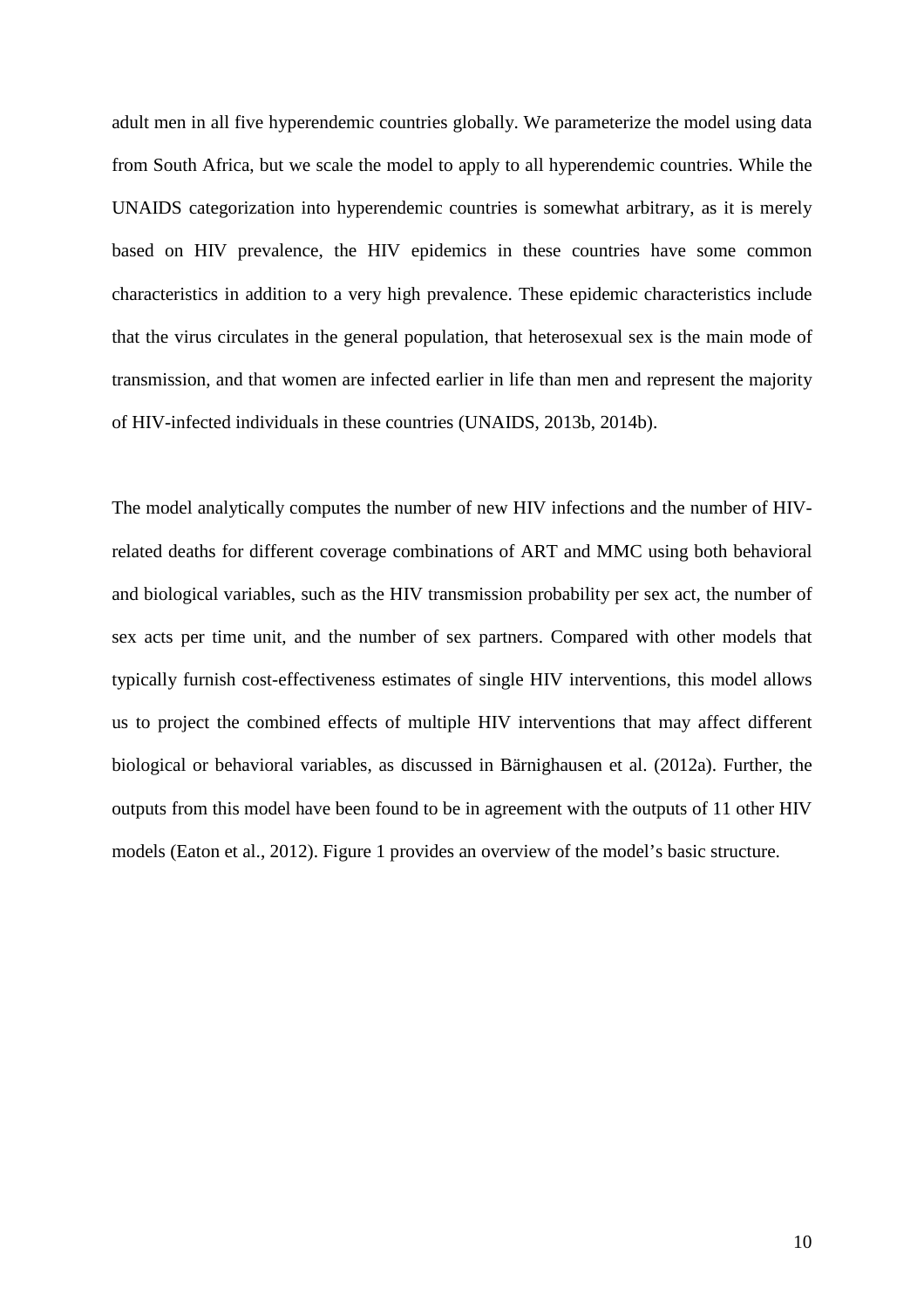

Fig. 1. Diagrammatic summary of the model. (1) HIV-uninfected individuals enter the pool of uninfected sexually active people. (2) Sex acts occur between HIV-uninfected individuals and other HIV-uninfected and HIV-infected individuals. (3) Sex acts between HIV-uninfected and HIV-infected individuals lead to new HIV infections. (4) These newly infected individuals together with HIV-infected 15-year olds add to the pool of HIV-infected individuals. (5) HIV-infected individuals progress through different stages of the disease. (6) When the disease has progressed to the point that the CD4 count drops below 200 cells/μL, the individual dies and drops out of the pool of HIV-infected individuals. The purple color represents those individuals who receive ART.

Source: Adapted from Bärnighausen et al. (2012a).

The following two assumptions need to be kept in mind when interpreting the model's results. First, given that ART is very effective in halting disease progression, the model assumes that an HIV-infected individual will not progress to the next stage of the disease as long as the person is on ART. Second, it assumes that MMC provides protection from HIV over and above that offered by ART because MMC and ART operate through different biological mechanisms. Thus, if a circumcised HIV-uninfected man has sex with an HIVinfected partner who is receiving ART, the per sex act HIV acquisition probability of the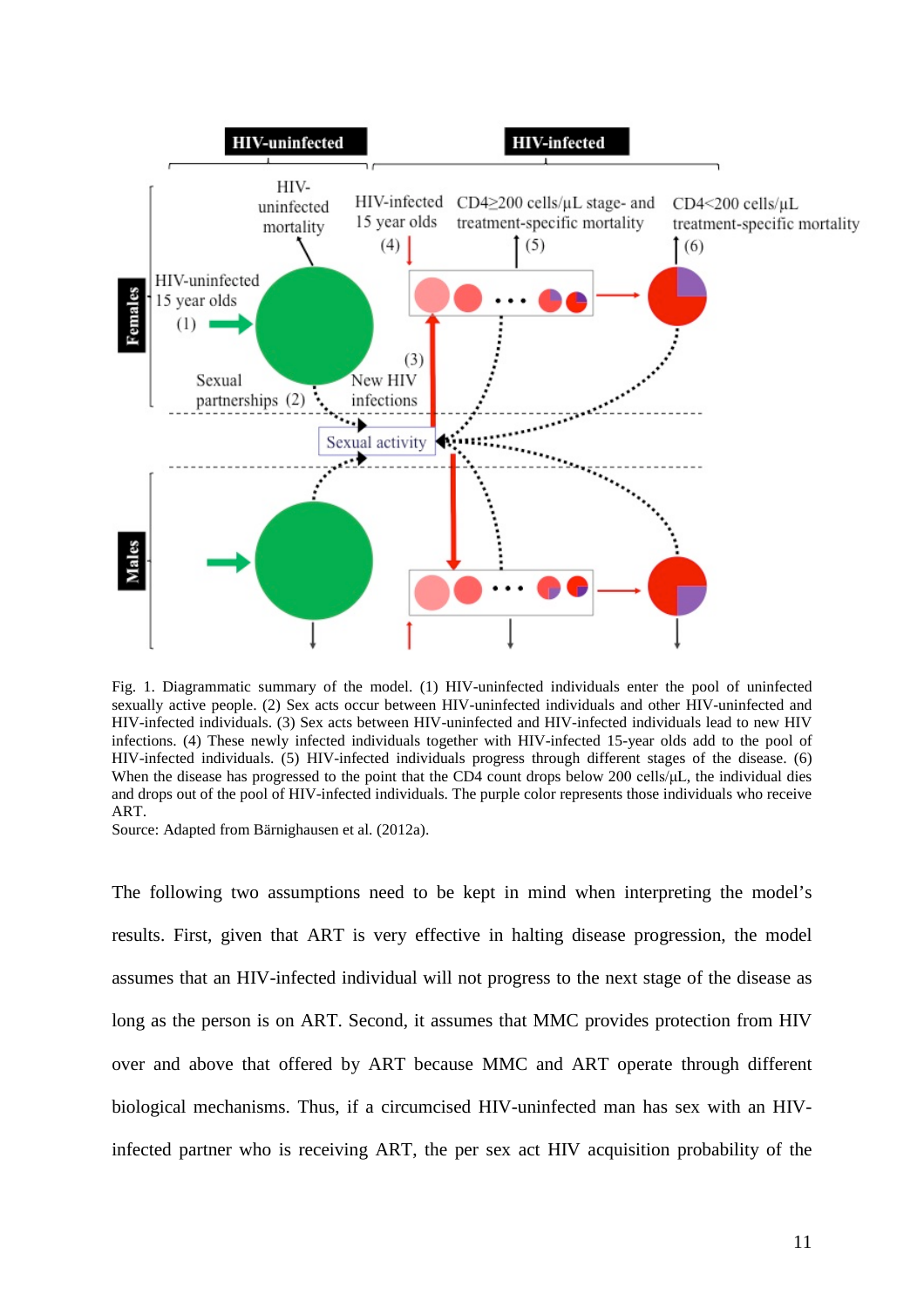circumcised man is 40% of the reduced transmission probability due to the partner being on ART. This assumption is plausible, as discussed in Bärnighausen et al. (2012a).

For each calendar year between 2015 and 2030, the model computes the cost of the interventions and number of HIV-related deaths if ART or MMC had been scaled up. The scenario that serves as a comparison, i.e. the counterfactual, is the cost and number of HIVrelated deaths when maintaining the approximate current coverage levels of ART (50% among those with a CD4 count <350 cells/μL; WHO, 2014b) and MMC (45% among adult men; Williams et al., 2006). The two scenarios compared with this benchmark scale up MMC among adult men (90% MMC and 50% ART coverage) or scale up ART (45% MMC and 90% ART coverage). By subtracting the number of deaths in each intervention scenario from the number of deaths in the counterfactual scenario, we calculated the number of deaths averted in each calendar year for each ART and MMC scale-up scenario. We convert deaths averted into life years gained by multiplying the number of deaths averted by an estimate of the number of life years that the person has gained through the aversion of his or her death. We arrived at this estimate by assuming 1) that the age at which the person would have contracted HIV is the mean age of infection, which we calculated from data collected in KwaZulu-Natal in the largest population cohort in Southern Africa (Tanser et al., 2013); 2) that without ART a person would die 10 years after the age of infection, as 10 years is the approximate time from infection until death without ART (Bacchetti and Moss, 1989; Bailey, 1997); and 3) that the individual has a life expectancy of 70 years, which is the HIV causedeleted life expectancy for rural South Africa (Bor et al., 2013). Using this approach, we calculated that, on average, an undiscounted 33.5 years of life are gained for each death averted.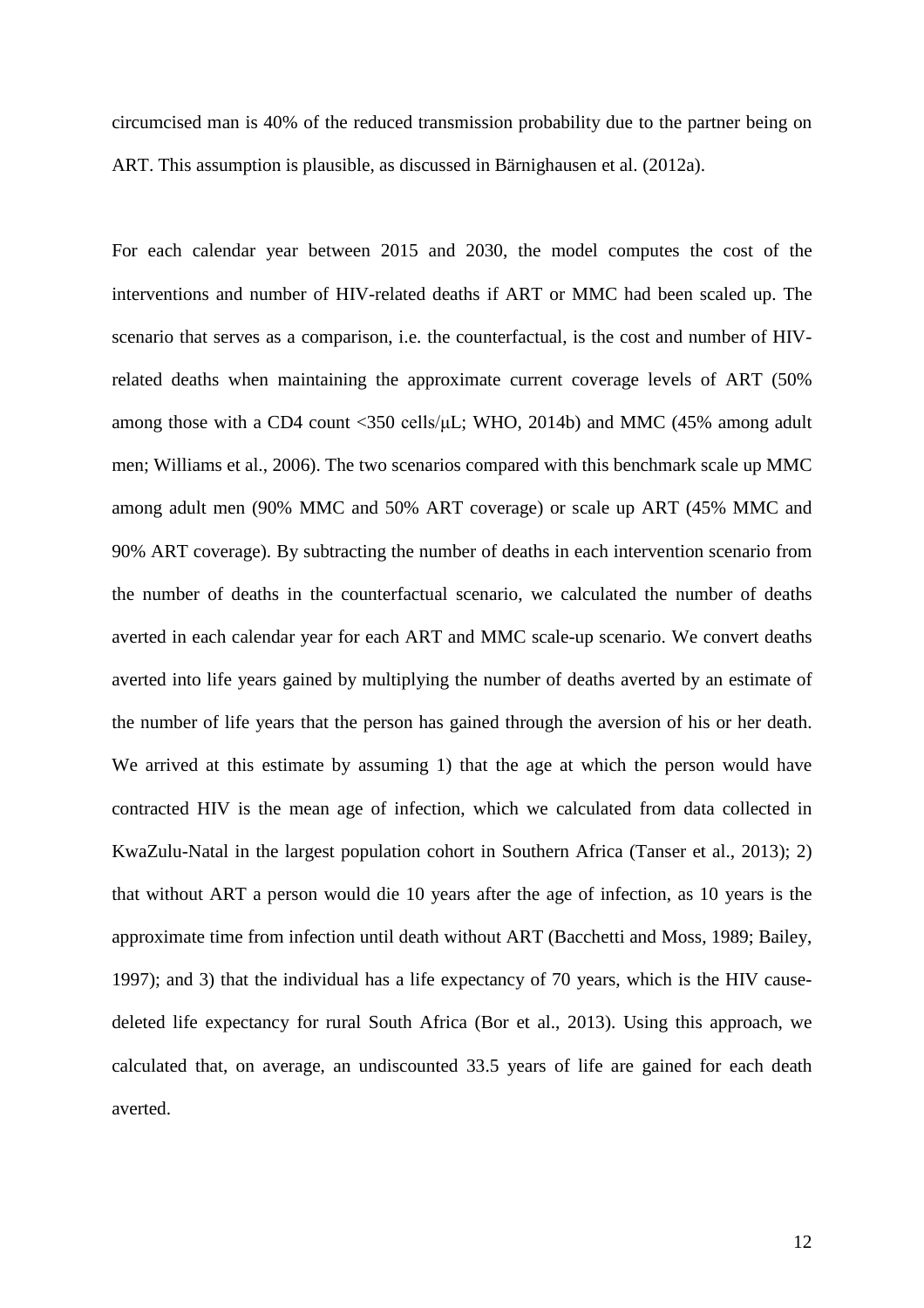## **Findings**

Table 1 shows the projected life years gained and the implementation costs for each of the two goals. Under each discount rate, 3% and 5%, the life years gained are more than 10 times higher for ART as compared with MMC. However, compared with maintaining current coverage levels of ART and MMC, the additional cost of scaling up MMC is only about US\$500 million, while the additional cost of scaling up ART is US\$16.5 to US\$19.3 billion. In fact, as the projected cost of maintaining the current coverage levels of ART and MMC lies between US\$15.8 (5% discount rate) and US\$17.9 (3% discount rate) billion, the cost of scaling up ART would require an additional 92-122% investment while rollout of MMC would only need roughly 3% in additional investment. The main reason for this discrepancy in implementation costs is that ART is a continuous healthcare service, which entails expensive long-term medications, while MMC is a one-off procedure.

| Goal                              | 3% Discount                      |                      |                                              | 5% Discount                      |                      |                                              |
|-----------------------------------|----------------------------------|----------------------|----------------------------------------------|----------------------------------|----------------------|----------------------------------------------|
|                                   | Life years<br>gained<br>(1,000s) | Cost<br>(US\$1,000s) | <b>Additional</b><br>cost<br>$(USS1,000s)^1$ | Life years<br>gained<br>(1,000s) | Cost<br>(US\$1,000s) | <b>Additional</b><br>cost<br>$(US$1,000s)^1$ |
| Goal 1:<br>90% ART<br>coverage    | 64,106                           | 37,190,000           | 19,311,250                                   | 48,843                           | 32,193,300           | 16,452,647                                   |
| Goal $2$ :<br>90% MMC<br>coverage | 5,101                            | 18,328,150           | 451,873                                      | 3,886                            | 16,265,760           | 524,737                                      |

**Table 1. Life years gained and cost of each goal**

<sup>1</sup> This is the cost of reaching the goal minus the cost of maintaining the current coverage levels of MMC and ART.

Tables 2 and 3 show the monetary benefit, cost, and the resulting benefit-to-cost ratio for each goal. While scaling up ART and MMC are both cost beneficial, the benefit-to-cost ratio for MMC is considerably higher. However, especially when using US\$5,000 per life year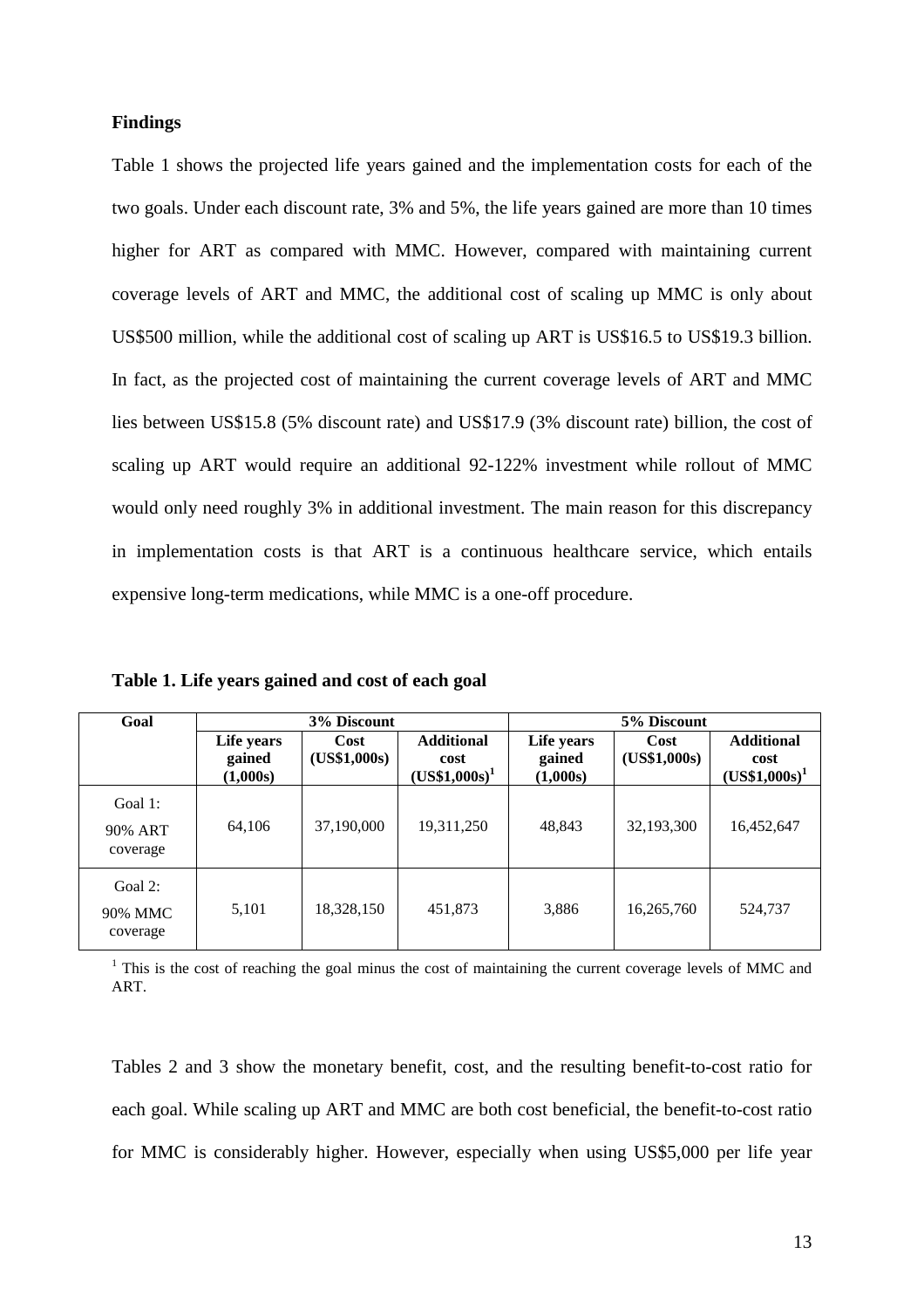gained, scaling up ART is also a highly cost-beneficial intervention and, in our view, an important goal for HIV and AIDS for the period 2015 to 2030.

| Goal                                     | 3% Discount                    |                      |                  | 5% Discount                    |                      |                  |
|------------------------------------------|--------------------------------|----------------------|------------------|--------------------------------|----------------------|------------------|
|                                          | <b>Benefit</b><br>(US\$1,000s) | Cost<br>(US\$1,000s) | <b>B:C</b> ratio | <b>Benefit</b><br>(US\$1,000s) | Cost<br>(US\$1,000s) | <b>B:C</b> ratio |
| Goal 1:<br>90% ART<br>coverage           | 64, 105, 816                   | 19,311,250           | 3.3              | 48,842,526                     | 16,452,647           | 3.0              |
| Goal 2:<br>90%<br><b>MMC</b><br>coverage | 5,100,549                      | 451,873              | 11.3             | 3,886,133                      | 524,737              | 7.4              |

**Table 2. Benefit, cost and benefit-to-cost ratio at US\$1,000 per life year gained**

**Table 3. Benefit, cost and benefit-to-cost ratio at US\$5,000 per life year gained**

| Goal                                        | 3% Discount                    |                      |                  | 5% Discount                    |                      |                  |
|---------------------------------------------|--------------------------------|----------------------|------------------|--------------------------------|----------------------|------------------|
|                                             | <b>Benefit</b><br>(US\$1,000s) | Cost<br>(US\$1,000s) | <b>B:C</b> ratio | <b>Benefit</b><br>(US\$1,000s) | Cost<br>(US\$1,000s) | <b>B:C</b> ratio |
| Goal 1:<br>90% ART<br>coverage              | 320,529,080                    | 19,311,250           | 16.6             | 244,212,632                    | 16,452,647           | 14.8             |
| Goal $2$ :<br>90%<br><b>MMC</b><br>coverage | 25,502,746                     | 451,873              | 56.4             | 19,430,663                     | 524,737              | 37.0             |

# **Limitations**

We decided to calculate the cost-benefit using life years gained rather than DALYs gained. This is a reasonable simplification in this model as MMC averts deaths through preventing new infections, meaning that the survivors are likely to be in full health. Similarly, with newer ART regimens, patients tend to suffer few if any side effects and, assuming good adherence to medication, no opportunistic infections. Thus, patients on ART are also mostly in good health. Another limitation of the model is that, for simplicity and demonstration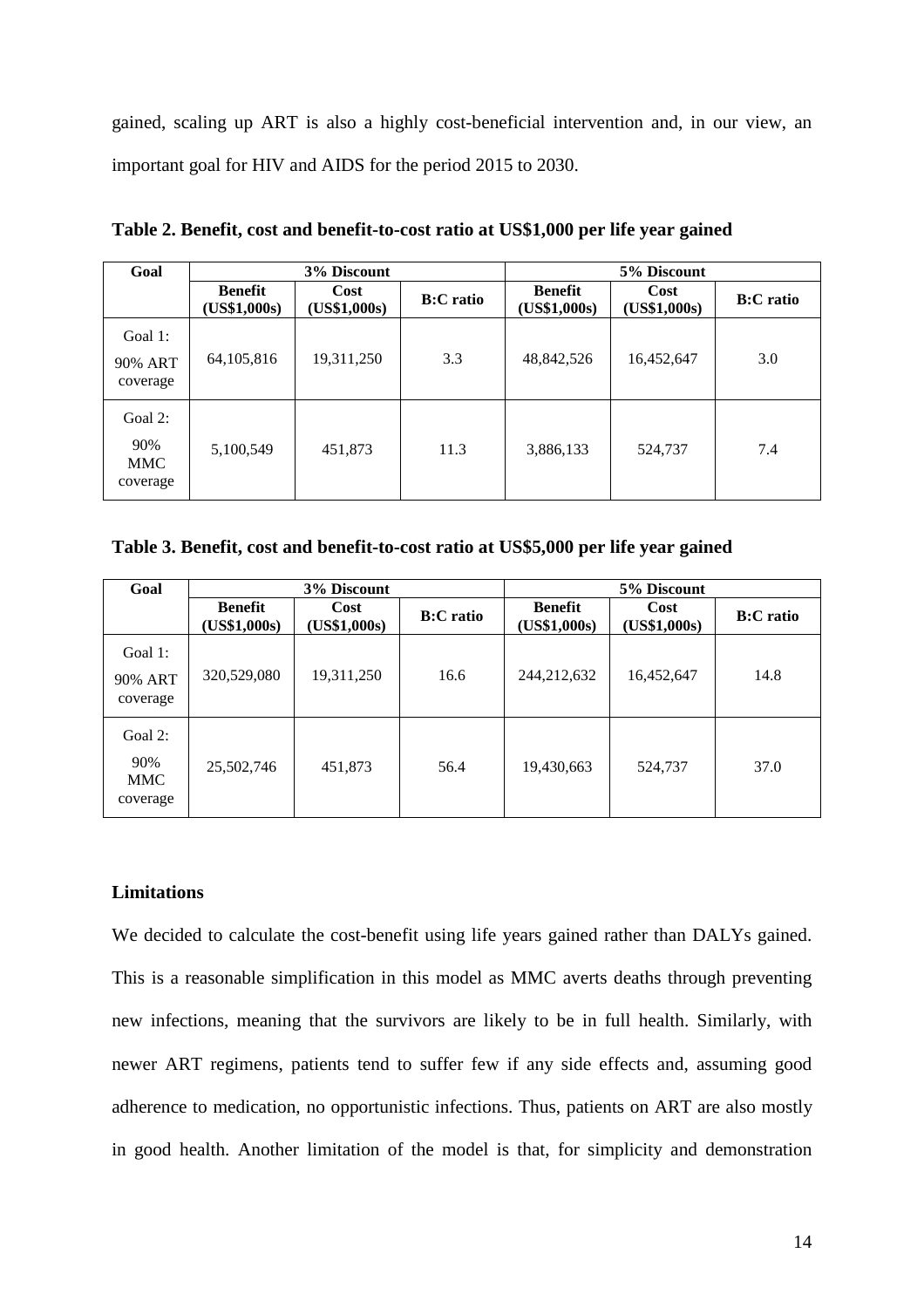reasons, we considered costs and benefits as if both ART and MMC were scaled up immediately in 2015 to 90% coverage; of course scaling up either intervention would take years.

In addition, the model does not account for the effect of MMC and ART on the beneficiaries' social and economic outcomes. HIV is strongly associated with poor socioeconomic outcomes, such as loss of employment (International Monetary Fund, 2004). In the case of MMC, therefore, the socioeconomic benefits are the socioeconomic losses that were averted by avoiding HIV infection. In the case of ART, socioeconomic benefits for patients will set in with a certain delay after the initiation of ART. While several studies have shown the existence of such socioeconomic benefits under ART (Bor et al., 2012; Rosen et al., 2014), they are difficult to quantify with sufficient precision to include in our model. Nonetheless, if these benefits were taken into account, the benefit-to-cost ratio would be even greater for both goals.

### **Comparing the results with the "Rethink HIV" exercise**

In 2011, the Copenhagen Consensus Center, with funding from the Rush Foundation, commissioned a group of academics to analyze the costs and benefits of different approaches to tackling the HIV epidemic. The resulting book, entitled *Rethink HIV,* contains an assessment paper on approaches to preventing sexual transmission of HIV by Jere Behrman and Hans-Peter Kohler (Behrman and Kohler, 2011) and a paper on treatment of HIV/AIDS by Mead Over and Geoffrey Garnett (Over and Garnett, 2011). Although based on different models and assumptions, the findings in both these assessment papers are comparable to our results here.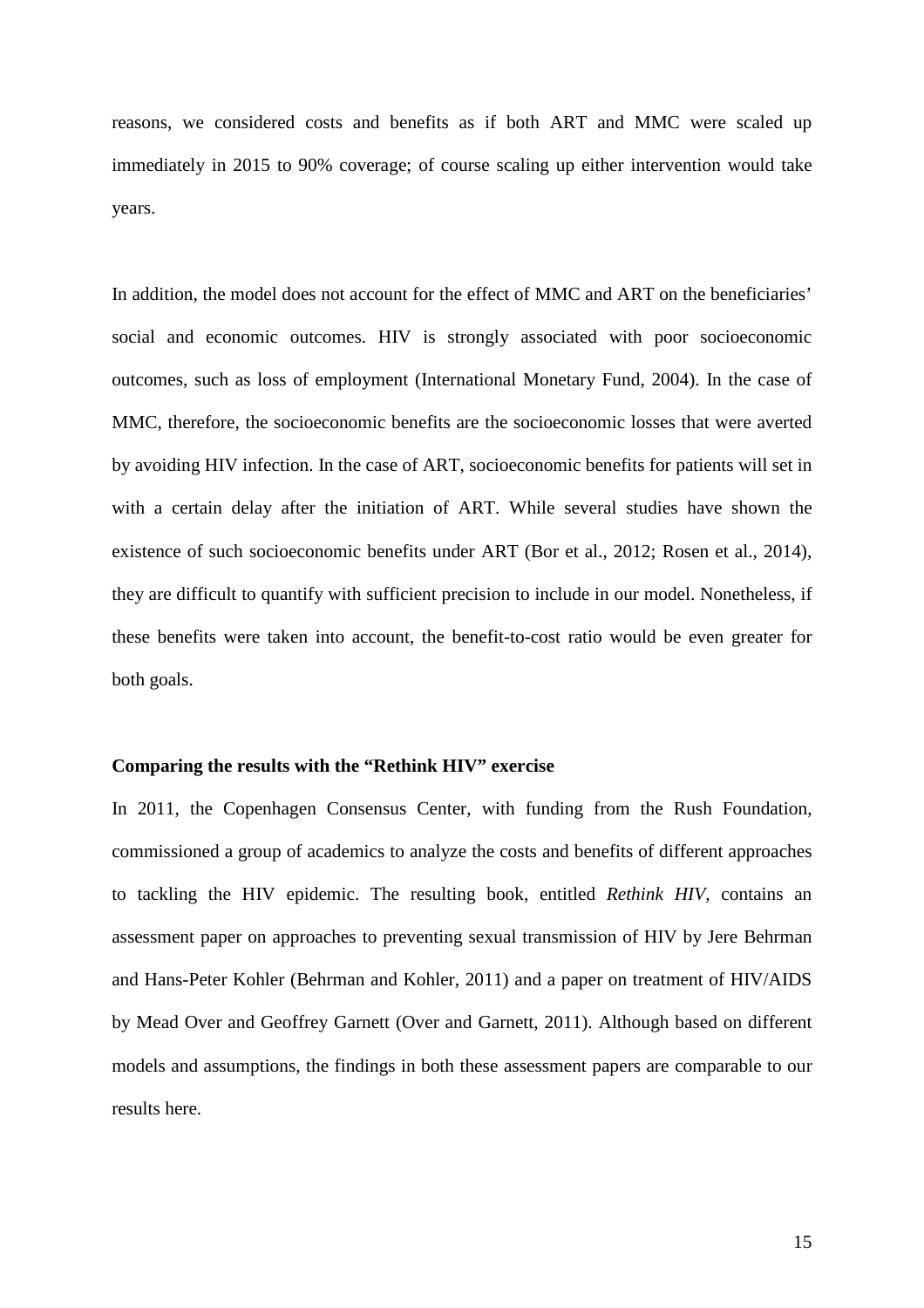Over and Garnett modeled the cost-benefit comparison of spending an additional US\$10 billion on increasing ART coverage either among patients with a CD4 count <204 cells/μL or <411 cells/μL (Over and Garnett, 2011). Similar to our results, they found a benefit-to-cost ratio between 2.8 and 7.5 for ART depending on the scenario, value of life, and discount rate. In line with our argument that first increasing ART coverage among those with lower CD4 counts before expanding eligibility to higher CD4 count thresholds is more cost beneficial, Over and Garnett also find that spending an additional US\$10 billion on ART with a CD4 count cut-off of 204 or 411 cells/μL is more cost beneficial than spending an additional US\$30 billion on ART with a much higher CD4-count threshold of 800 cells/μL.

As one of three approaches to reduce sexual transmission of HIV, Behrman and Kohler modeled the costs and benefits of spending US\$10 billion on increasing MMC coverage among men in their 20s (Behrman and Kohler, 2011). Their high benefit-to-cost ratios of 22.9 to 82.9 for high-prevalence countries and 6.5 to 40.5 for medium-prevalence countries (depending on discount rate and value of life) are similar to our findings. Notably, the benefit-to-cost ratios are significantly higher than for the other two preventive approaches modeled by the authors, which are information campaigns through mass media and peer groups and HIV testing and counseling.

### **Implementation challenges for increasing ART coverage**

Similar to any large-scale public health intervention, both increasing coverage of ART and MMC are likely to face several implementation challenges. The main implementation challenges for our first proposed goal, increasing ART coverage at <350 CD4 cells/μL, are to 1) identify HIV-infected people who are unaware of their status and 2) improve uptake of and retention in national ART programs.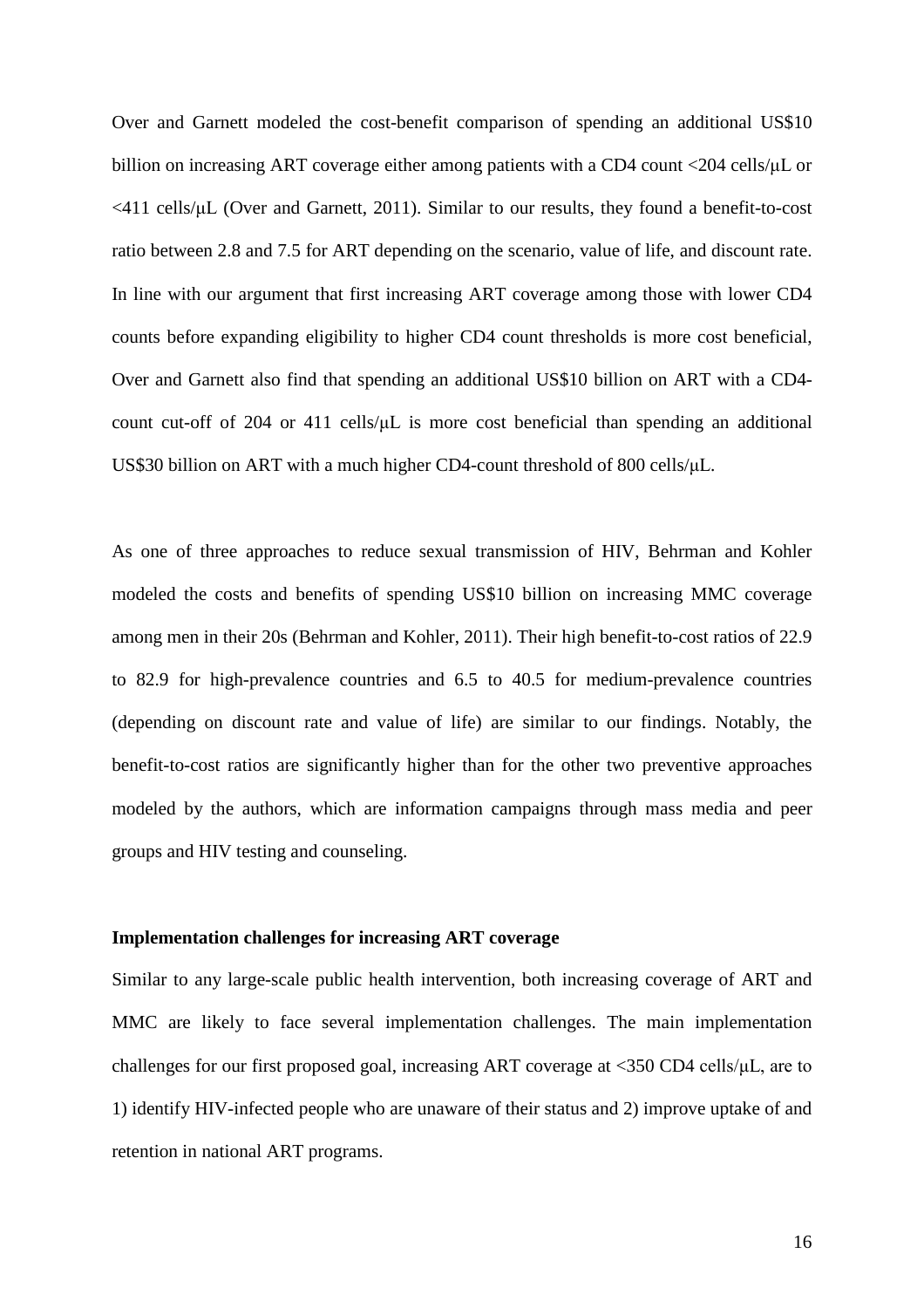Increasing ART coverage hinges on the ability to identify HIV-infected individuals who are not yet aware of their positive status. The mainstay for HIV testing is voluntary counseling and testing offered at healthcare facilities. As an estimated 48% of HIV-infected individuals globally do not know their status (UNAIDS, 2014a), this strategy has clearly fallen short of achieving universal testing coverage. New intensified testing efforts are therefore needed, which may have the added benefit of reducing HIV-related risk behavior (Fonner et al., 2012) and possibly even HIV incidence (Coates et al., 2014). Provider-initiated opt-out testing in various clinical settings has been shown to significantly increase testing uptake (Kennedy et al., 2013) and should, therefore, be rolled out further to a wider variety of clinical settings in HIV-hyperendemic countries. Facility-based testing alone, however, is unlikely to achieve universal testing coverage, and countries may therefore also need to implement extensive community-based testing programs, which have the potential to reach a large proportion of the population (Suthar et al., 2013). Such approaches could include door-to-door testing; mobile testing (e.g. at shopping centers); index testing (i.e. offering testing to the household members and/or sexual partners of people who tested positive); self-testing; and testing at workplaces, churches, and schools. The best strategy will likely depend on the local context, and further research should be conducted to identify innovative and cost-effective approaches to increase testing uptake.

The second main challenge to increasing ART coverage is to link those identified as HIVinfected to national ART programs and to ensure high levels of ART retention and adherence. A systematic review found that in sub-Saharan Africa only an average of 57% of patients who knew their positive HIV status completed assessment for ART eligibility. Of those eligible for ART, only 66% started ART, and, of those who started ART, only 65% were still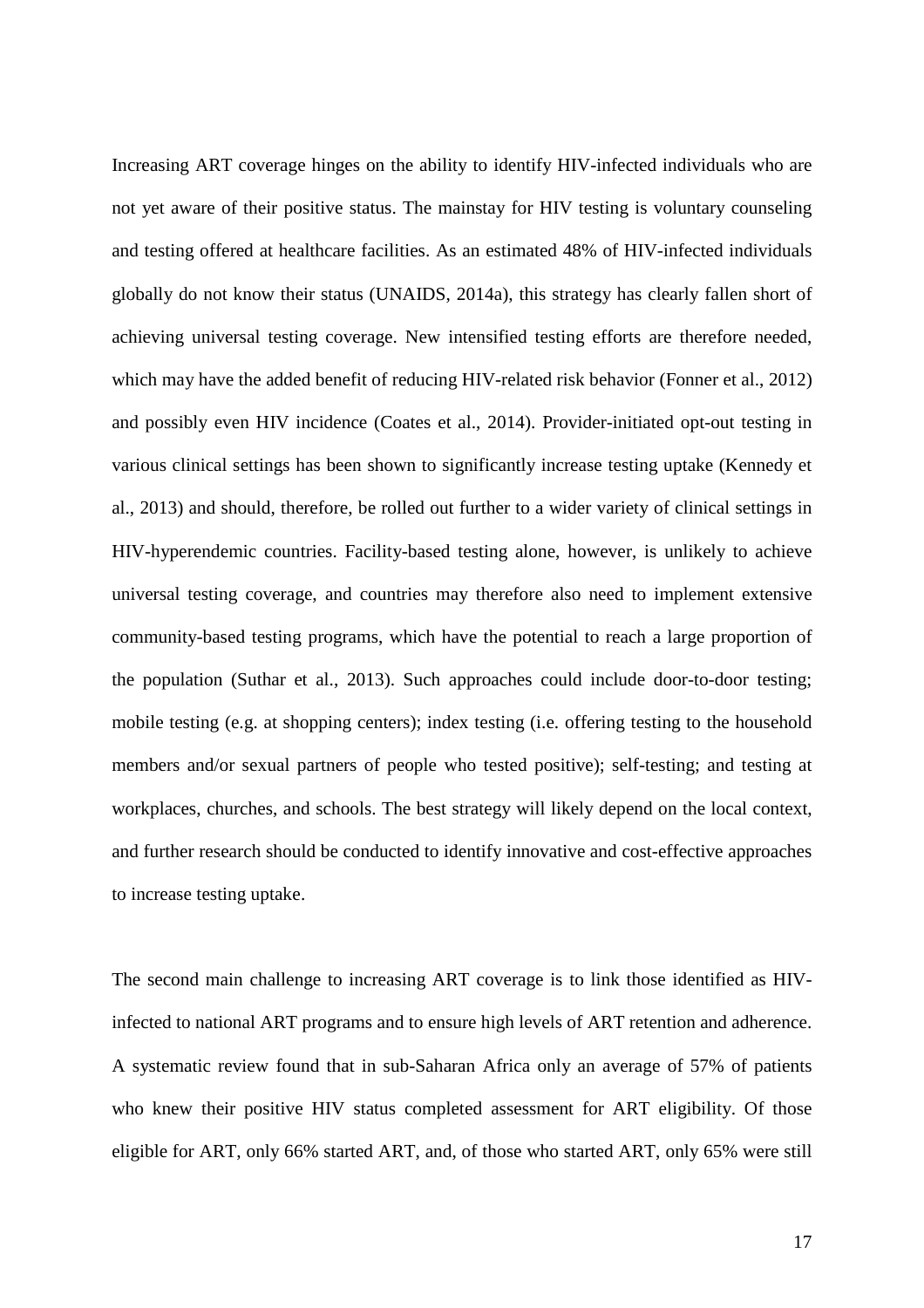on ART after three years (Kranzer et al., 2012). While these data are not from one cohort of patients, clearly a large proportion of patients are lost along the continuum of care. Similar to increasing testing rates, improving retention and adherence in HIV care is likely to require a combination of different approaches tailored to the local context. Evidence shows that mobile phone text message reminders and other types of reminders (e.g. diary cards), directly observed therapy, treatment supporters, food supplements, and education and counseling can significantly increase ART adherence (Bärnighausen et al., 2011; Finitsis, Pellowski, and Johnson, 2014). These promising approaches deserve consideration for routine implementation after further innovative modifications to improve their effectiveness and cost effectiveness in particular local contexts. For example, as distance to the clinic, transport costs, and time lost from the patient's usual activities to attend clinic appointments are important barriers to adherence (Mills et al., 2006) and because HIV patients who are stable on ART do not need to be seen by a health worker at each drug pickup visit, healthcare providers could encourage patients to join a geographical patient network by asking if 1) they would volunteer to pick up antiretroviral drugs for other patients from their community and/or 2) they would be willing to pick up ART from someone in their community. Once such geographical networks are established, text message reminders could not only remind patients of their drug refill appointment but also inform them when other patients in their network are traveling to the healthcare facility along with the individuals' phone numbers. The healthcare facility could also implement a cost-sharing policy for transport and time lost from usual activities for these regional networks. As the use of smartphones, at least in urban areas, can be expected to starkly increase in developing countries over the next few years, such networks could in the future evolve into instant messaging groups and include applications that allow patients to identify the number, size, and location of such patient networks with the option to join a group online.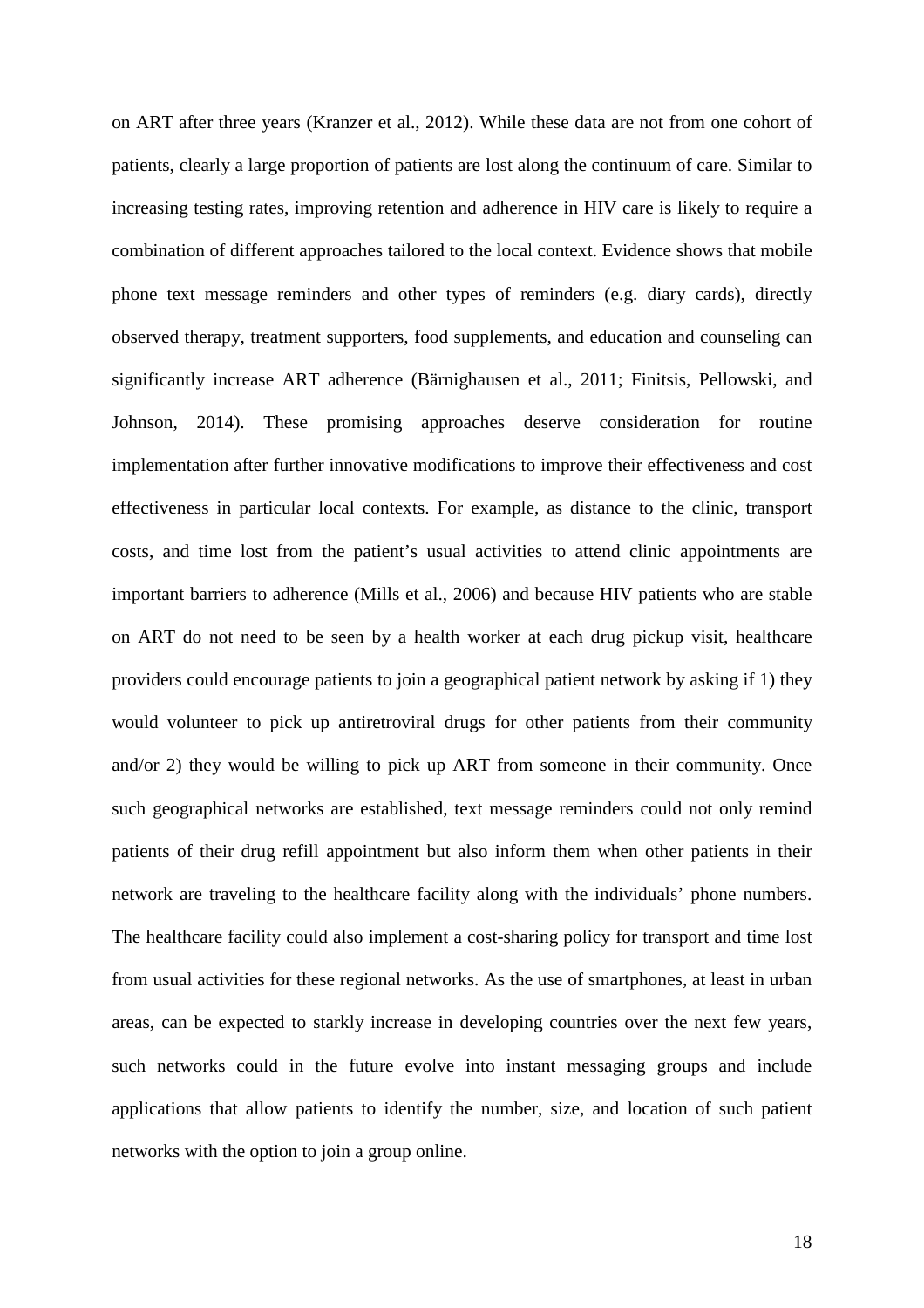### **Implementation challenges for increasing MMC coverage**

The implementation challenges for increasing MMC coverage can be divided into supplyand demand-side obstacles. On the supply side, the main challenges are human resource constraints and monetary costs. HIV-hyperendemic countries face a serious human resources for health crisis. Thus, MMC campaigns that require a large chunk of clinicians' time will inevitably incur an opportunity cost of decreased availability and/or quality of care for other healthcare services. To minimize this opportunity cost, MMC programs should not only emphasize efficiency through simple measures, such as providing prebundled MMC kits to reduce preparation time and increasing the number of surgical bays in operating rooms, but also focus on task shifting from higher to lower healthcare cadres without compromising quality of care. MMC programs have typically used one doctor and one assistant to perform one of three types of surgical circumcision procedures (forceps guided, dorsal slit, or the sleeve resection method) (Tobian, Kacker, and Quinn, 2014), which allows for approximately 8-10 circumcisions daily (Curran et al., 2011). The WHO's Models for Optimizing Volume and Efficiency (MOVE) strategy recommends training lower healthcare cadres, such as nurses and clinical officers, rather than physicians, in carrying out circumcisions in countries with a severe shortage of health workers (WHO, 2010b). In the MOVE strategy, assistants are responsible for preparing the circumcision (e.g. local anesthesia and assembling the kit), the "surgeon," who can be any health worker trained in performing MMC, then carries out the operation and inserts the primary sutures before the assistant completes the procedure by closing and dressing the wound. This approach can greatly increase efficiency; in South Africa and Zimbabwe, such a clinical team performed up to 50 circumcisions per day (Lissouba et al., 2010; WHO, 2010b). In addition, a systematic review has found that task shifting for MMC from doctors and specialists to nurses and clinical officers does not increase the rate of adverse events (Ford, Chu, and Mills, 2012). New technologies, such as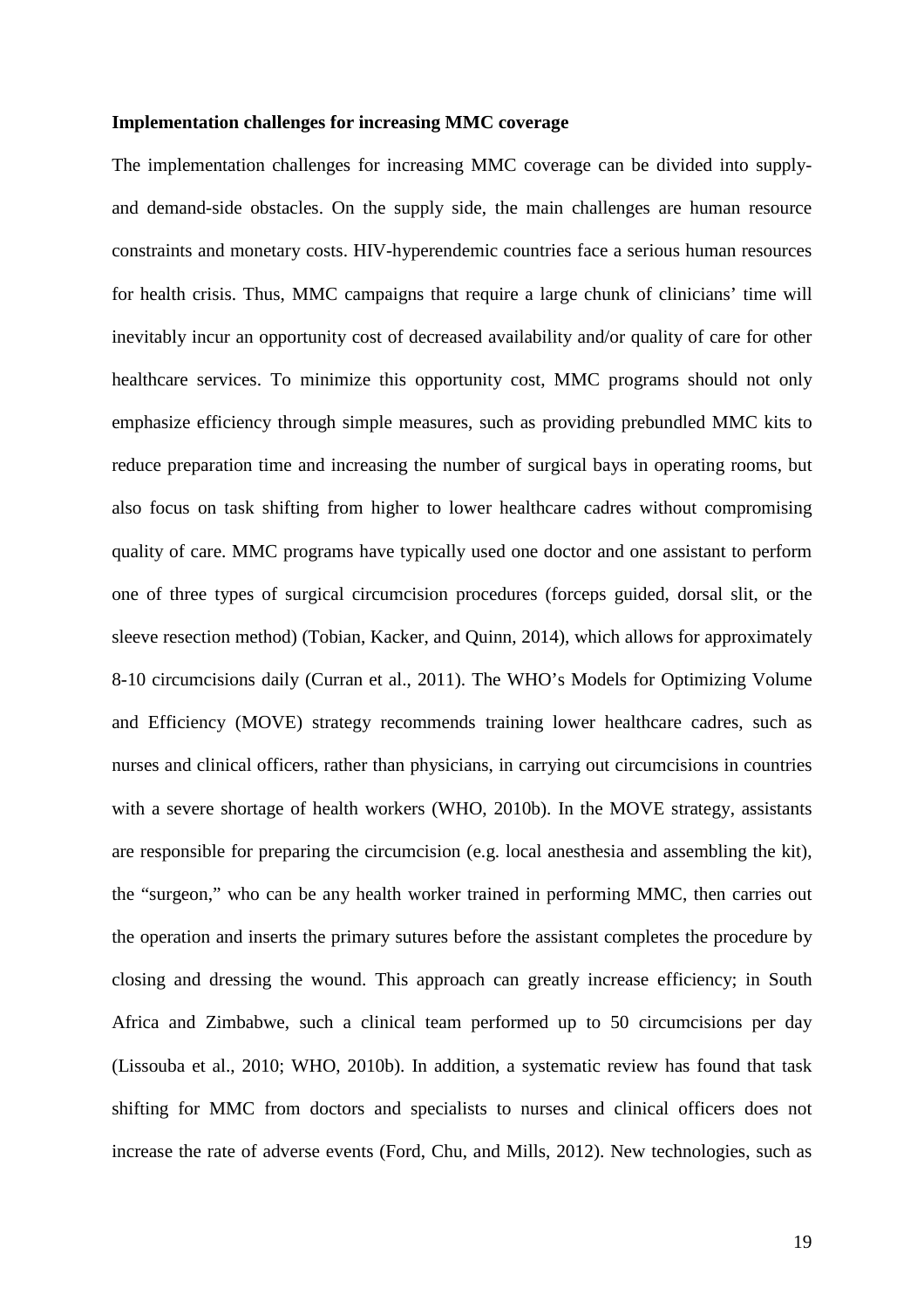the PrePex device or the Shang Ring, would obviate the need for a surgical procedure and could therefore further facilitate task shifting in MMC programs.

According to our model, the costs of scaling up MMC to achieve 90% coverage in hyperendemic countries will only be an additional US\$500 million, which is comparable to other model projections (Bollinger et al., 2014; Hankins, Forsythe, and Njeuhmeli, 2011; Njeuhmeli et al., 2011). Thus far, the United States President's Emergency Plan for AIDS Relief (PEPFAR) has funded around 80% of circumcisions in the WHO priority countries for MMC scale up (Sgaier et al., 2014). Sgaier et al. name an insufficient level and lacking diversity of funding as key reasons for the failure of these priority countries to reach their target MMC coverage. Clearly, as international resources for HIV prevention decline, MMC scale up can only be successful if international donors and developing country governments prioritize funding for MMC.

While ethnic, cultural, and religious identities strongly influence the rates and timing of circumcision, the acceptability of MMC is high across sub-Saharan Africa, including in hyperendemic countries. A review of acceptability studies found that a median of 65% of uncircumcised men in sub-Saharan Africa were willing to become circumcised, 69% of women were in favor of circumcision for their partner, and 71% of men and 81% of women were willing to circumcise their son (Westercamp and Bailey, 2007). Despite this high level of acceptability, low demand for MMC, especially among older men, is seen as a key reason for the low rates of circumcision (Chinkhumba, Godlonton, and Thornton, 2014; Sgaier et al., 2014). Thus far, the main demand creation strategies for MMC programs have consisted of mass media campaigns, such as radio programs (Lissouba et al., 2010); community mobilization activities, including engagement with local community leaders in Kenya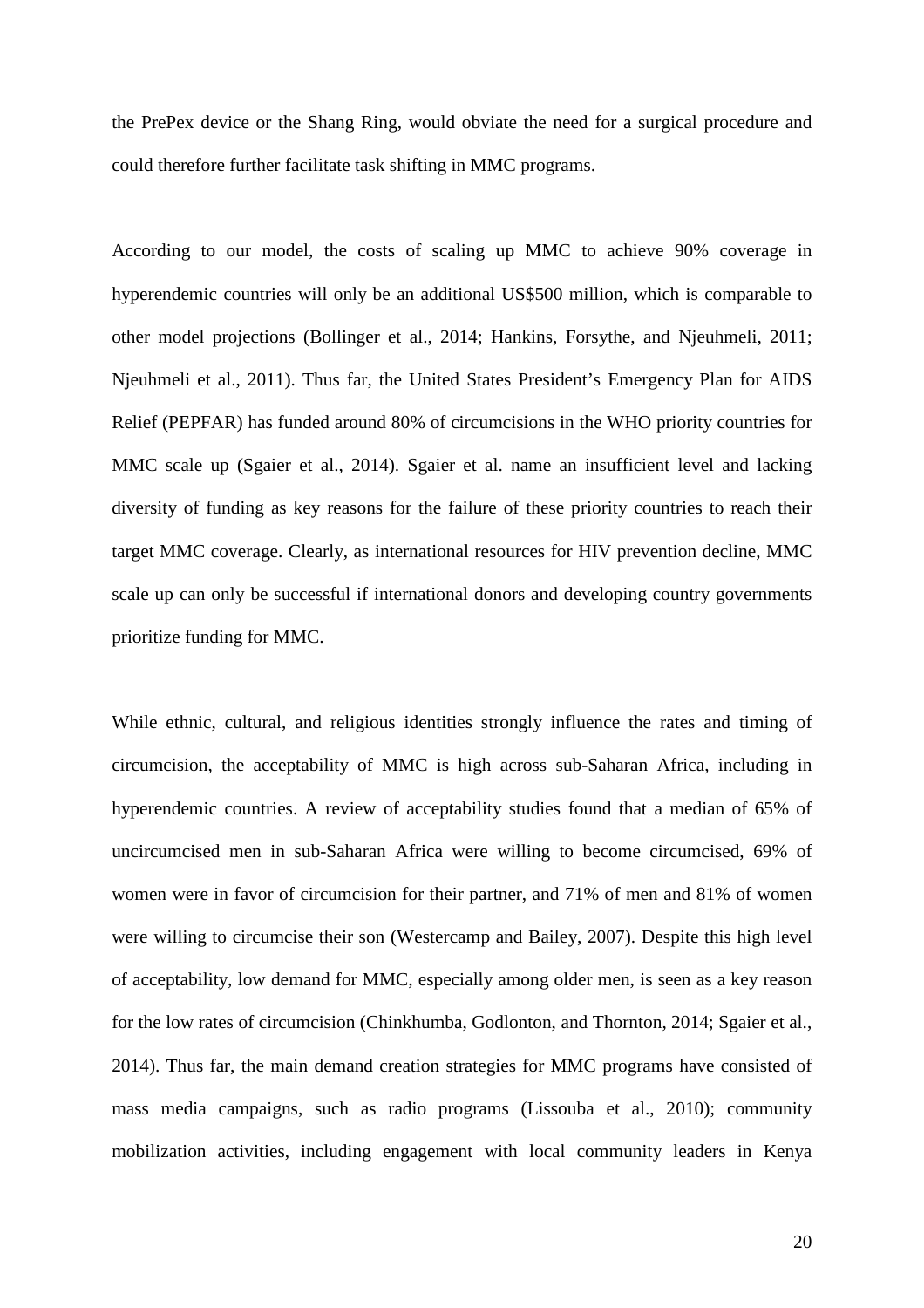(Mwandi et al., 2011); poster campaigns and loudspeaker announcements in communities in Tanzania (Curran et al., 2011); the organization of block parties and door-to-door informational visits in South Africa (Lissouba et al., 2010); mobile MMC clinics that bring the service closer to the customer; and MMC campaigns at strategic times of the year, such as during school holidays (Lissouba et al., 2010; Mahler et al., 2011). To the best of our knowledge, only two studies have thus far examined the effect of financial incentives on demand for MMC. A randomized trial in Malawi found a moderate increase in demand among those who received a subsidy for the price of the MMC procedure (Chinkhumba, Godlonton, and Thornton, 2014). Similarly, a randomized trial in Kenya found a moderately higher demand for MMC, which is free of charge in Kenya, in those who were offered food vouchers in return for MMC (Thirumurthy et al., 2014). Although they would add to the cost of MMC programs, financial incentives are a particularly promising strategy for increasing demand for MMC. First, as the incentive can simply be provided at the MMC clinic after the procedure, administering the incentive and determining who has fulfilled the criteria to receive it is easy. Second, as opposed to financial incentive schemes to improve ART adherence, the incentive is only provided once, which reduces administrative burden and costs. Although the ethics of material incentives to increase demand for HIV prevention services can be debated (World Bank and USAID, 2011), our view is that a financial incentive is ethically defensible for improving MMC uptake because 1) MMC has significant positive externalities at the society level and 2) undergoing the procedure is costly for clients due to transport costs and time lost from work during recovery. In fact, clients in the Kenya trial have commented that the voucher value (US\$8.75 or US\$15.00) only partially offset their costs (Thirumurthy et al., 2014).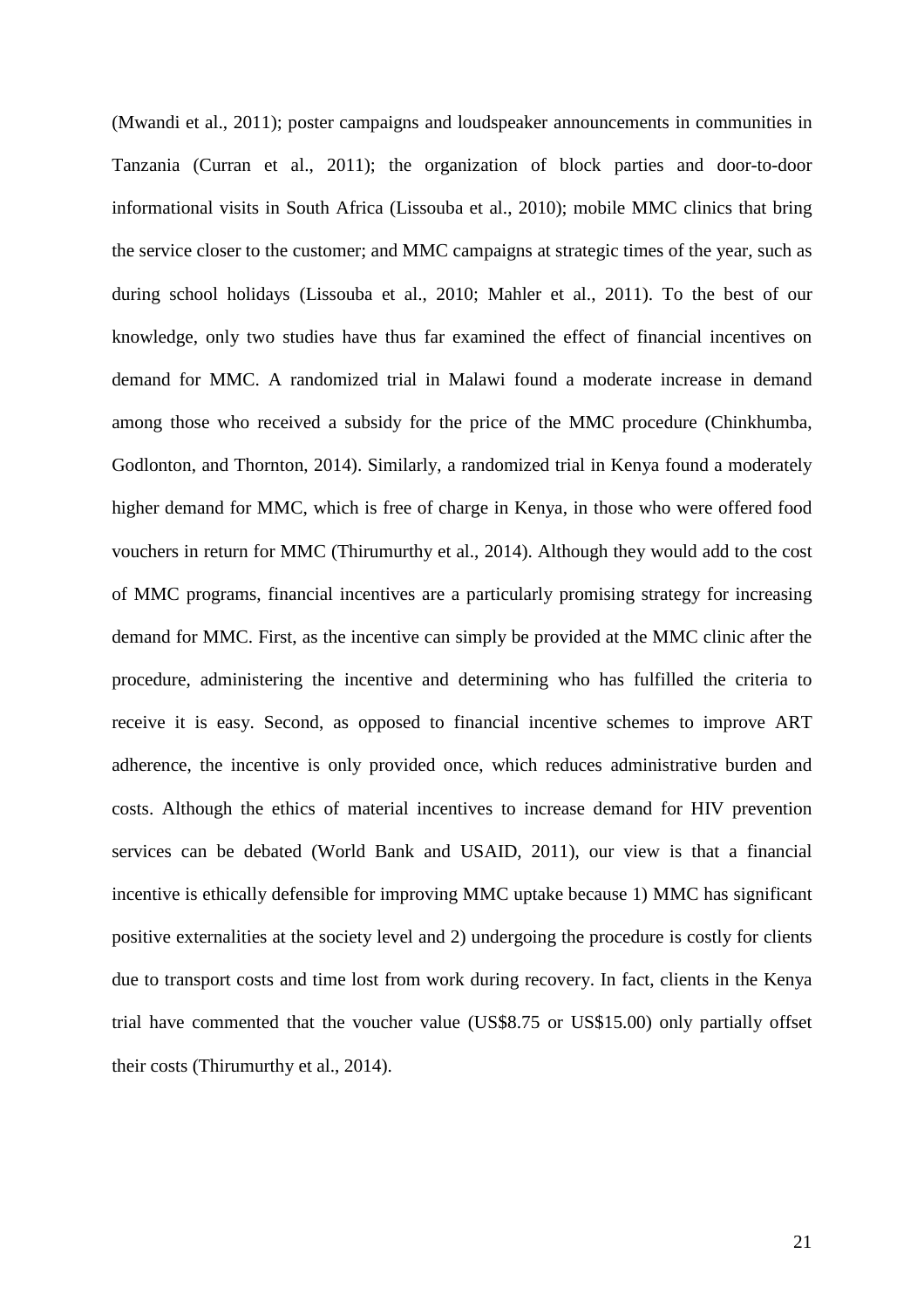#### **Vague versus specific goals**

The Sustainable Development Solutions Network, the UN General Assembly's Open Working Group on Sustainable Development Goals, and the High-Level Panel of Eminent Persons on the Post-2015 Development Agenda have each proposed a set of development goals for the period 2015-2030 (High-Level Panel of Eminent Persons on the Post-2015 Development Agenda, 2014; Open Working Group of the General Assembly on Sustainable Development Goals, 2014; Sustainable Development Solutions Network, 2014). All three proposals contain one broad goal on health (e.g. "to achieve health and wellbeing at all ages"; Sustainable Development Solutions Network, 2014) with several indicators or targets; for each proposal, one of these indicators or targets mentions HIV, such as "end the epidemic of AIDS" (Open Working Group of the General Assembly on Sustainable Development Goals, 2014) and "reduce the burden of disease from HIV/AIDS" (High-Level Panel of Eminent Persons on the Post-2015 Development Agenda, 2014). A goal that encompasses a country's health sector in its entirety could be a substantial improvement to the current MDGs on health, which have been criticized as being too narrow in focusing only on certain diseases (Lomazzi, Borisch, and Laaser, 2014). In our view, however, the current proposed HIV targets are too vague to be useful to developing country governments and international organizations as they do not provide guidance on how progress should be measured or what interventions should be implemented. We have thus proposed goals that specify *how* the HIV epidemic should be targeted. While more instructive to both implementers and policy makers, this approach has the disadvantage that more cost-beneficial measures to address HIV may arise in the future through new technologies (e.g. an HIV vaccine) or new scientific evidence on existing technologies. If politically feasible, an ideal solution, therefore, would be the use of specific targets and indicators with an opportunity for regular (e.g. five-yearly) revision in light of new scientific evidence.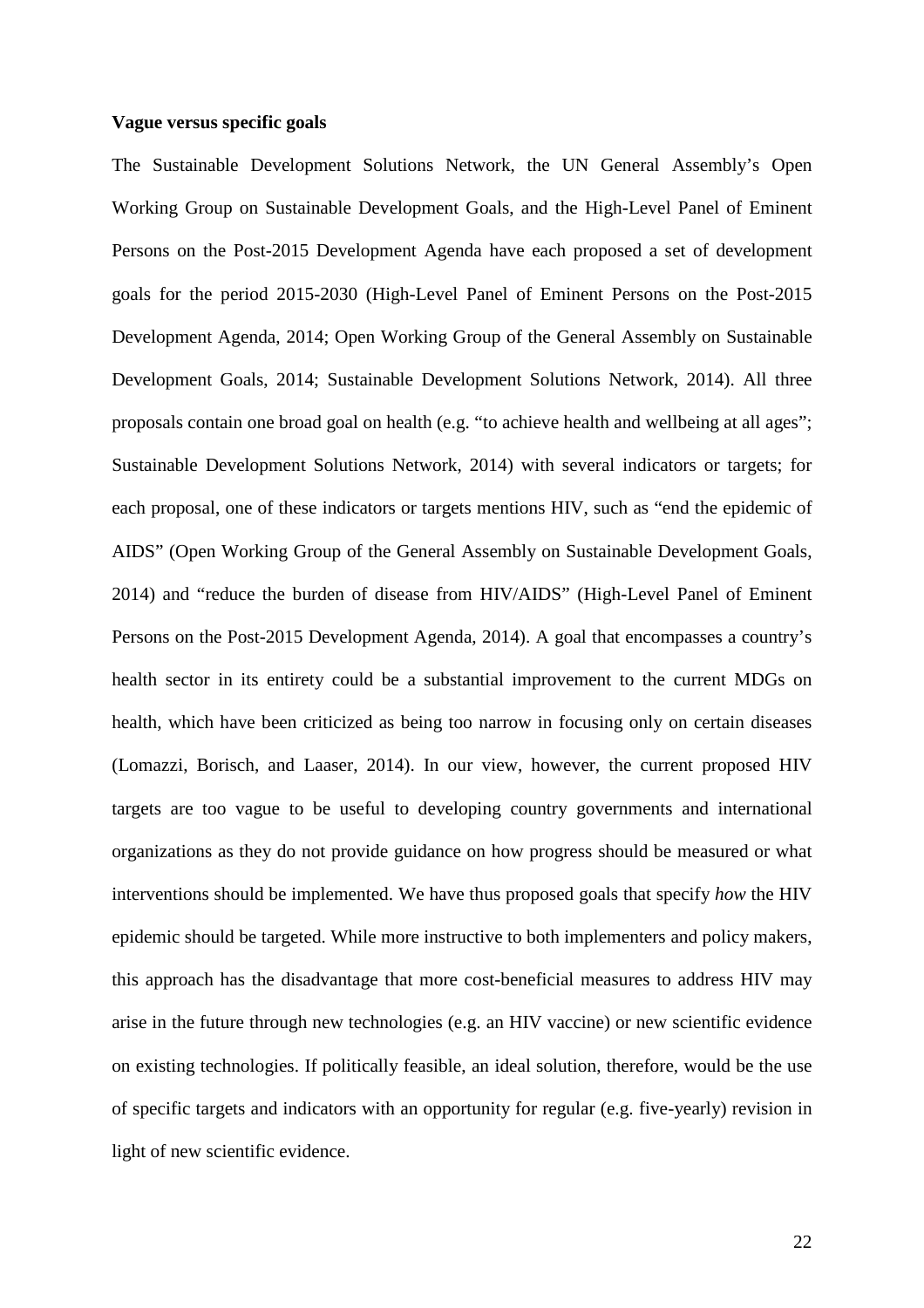### **Conclusion**

In summary, scaling up MMC is a highly cost-beneficial intervention to address the HIV epidemic in hyperendemic countries for the period 2015-2030. In addition, our economic evaluation has demonstrated that increasing coverage of ART among the patients who need it most (i.e. those with a CD4 count <350 cells/μL) is also cost beneficial, albeit significantly less cost beneficial than MMC. Further, focusing ART first on those with a CD4 count <350 cells/μL before gradually increasing the pool of ART-eligible patients to higher CD4 count thresholds is more cost effective than immediate expansion of ART eligibility to healthier HIV-infected patients. This approach also minimizes the danger of "crowding-out" effects whereby healthier patients accessing ART prevent sicker patients from receiving the lifesaving treatment. However, both of our goals, as is the case with any large-scale public health program, face significant implementation challenges. To successfully increase ART coverage, we recommend extensive facility- and community-based HIV testing programs and the scale up of innovative measures to improve retention across the entire HIV care cascade. To increase coverage of MMC, international donors and developing country governments should increase funding for both MMC programs and demand creation. Simultaneously, national MMC programs should focus on service efficiency through streamlining clinical procedures and task shifting to lower healthcare cadres without significantly compromising on quality of care.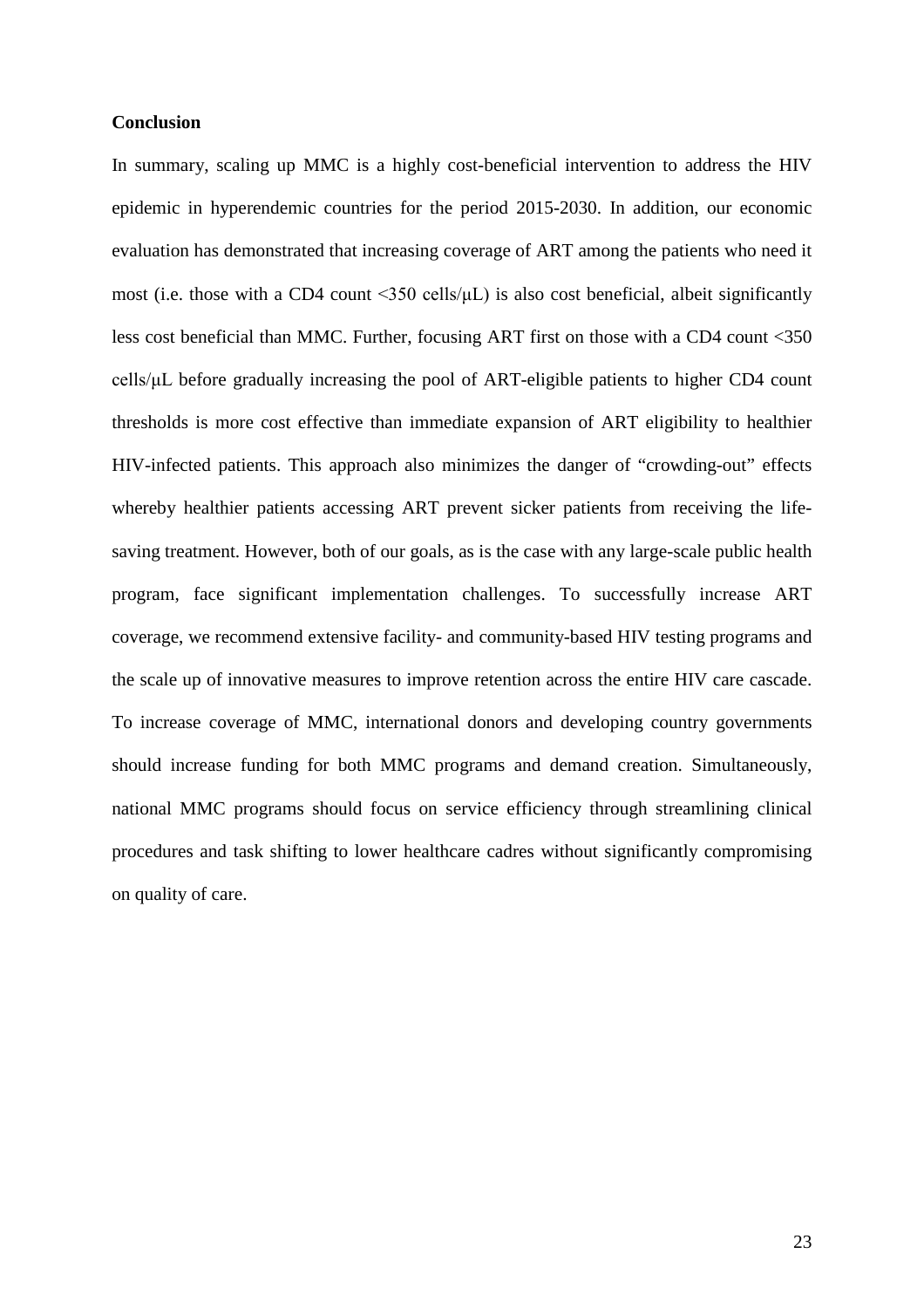# **References**

- Aghokeng, A. F., Monleau, M., Eymard-Duvernay, S., Dagnra, A., Kania, D., Ngo-Giang-Huong, N., … Ayouba, A. (2014). Extraordinary heterogeneity of virological outcomes in patients receiving highly antiretroviral therapy and monitored with the World Health Organization public health approach in sub-saharan Africa and southeast Asia. *Clinical Infectious Diseases : An Official Publication of the Infectious Diseases Society of America*, *58*(1), 99–109. doi:10.1093/cid/cit627
- Auvert, B., Taljaard, D., Lagarde, E., Sobngwi-Tambekou, J., Sitta, R., & Puren, A. (2005). Randomized, controlled intervention trial of male circumcision for reduction of HIV infection risk: the ANRS 1265 Trial. *PLoS Medicine*, *2*(11), e298. doi:10.1371/journal.pmed.0020298
- Bacchetti, P., & Moss, A. R. (1989). Incubation period of AIDS in San Francisco. *Nature*, *338*(6212), 251–3. doi:10.1038/338251a0
- Baernighausen, T., Bloom, D. E., & Humair, S. (2014). Human resources for treating HIV/AIDS: are the preventive effects of antiretroviral treatment a game changer? *Under Review at Proceedings of the National Academy of Sciences*.
- Baernighausen, T., Humair, S., & Bloom, D. (2012). Is HIV treatment-as-prevention a "game-changer"? An economic evaluation of HIV combination prevention. In *International HIV Treatment as Prevention (TasP) Workshop*. Vancouver.
- Bailey, N. T. (1997). A revised assessment of the HIV/AIDS incubation period, assuming a very short early period of high infectivity and using only San Francisco public health data on prevalence and incidence. *Statistics in Medicine*, *16*(21), 2447–58. Retrieved from http://www.ncbi.nlm.nih.gov/pubmed/9364653
- Bailey, R. C., Moses, S., Parker, C. B., Agot, K., Maclean, I., Krieger, J. N., … Ndinya-Achola, J. O. (2007). Male circumcision for HIV prevention in young men in Kisumu, Kenya: a randomised controlled trial. *Lancet*, *369*(9562), 643–56. doi:10.1016/S0140- 6736(07)60312-2
- Bärnighausen, T., Bloom, D. E., & Humair, S. (2012). Economics of antiretroviral treatment vs. circumcision for HIV prevention. *Proceedings of the National Academy of Sciences of the United States of America*, *109*(52), 21271–6. doi:10.1073/pnas.1209017110
- Bärnighausen, T., Chaiyachati, K., Chimbindi, N., Peoples, A., Haberer, J., & Newell, M.-L. (2011). Interventions to increase antiretroviral adherence in sub-Saharan Africa: a systematic review of evaluation studies. *The Lancet. Infectious Diseases*, *11*(12), 942– 51. doi:10.1016/S1473-3099(11)70181-5
- Behrman, J. R., & Kohler, H.-P. (2011). Assessment Paper: Sexual Transmission of HIV. In B. Lomborg (Ed.), *Rethink HIV* (1st ed.). New York: Cambridge University Press. Retrieved from http://www.copenhagenconsensus.com/sites/default/files/behrman\_kohler.pdf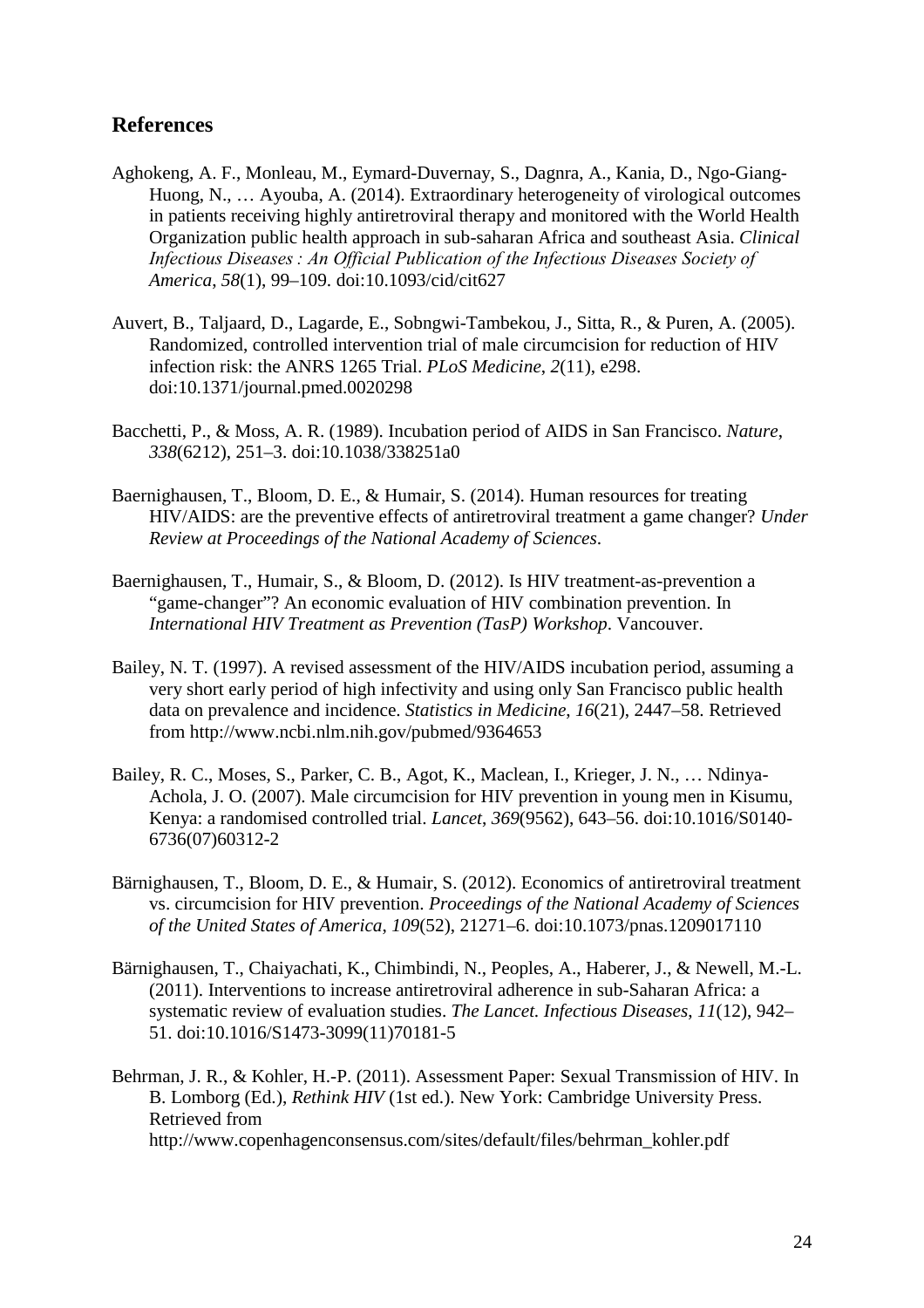- Bollinger, L., Adesina, A., Forsythe, S., Godbole, R., Reuben, E., & Njeuhmeli, E. (2014). Cost drivers for voluntary medical male circumcision using primary source data from sub-Saharan Africa. *PloS One*, *9*(5), e84701. doi:10.1371/journal.pone.0084701
- Bor, J., Herbst, A. J., Newell, M.-L., & Bärnighausen, T. (2013). Increases in adult life expectancy in rural South Africa: valuing the scale-up of HIV treatment. *Science (New York, N.Y.)*, *339*(6122), 961–5. doi:10.1126/science.1230413
- Bor, J., Tanser, F., Newell, M.-L., & Bärnighausen, T. (2012). In a study of a population cohort in South Africa, HIV patients on antiretrovirals had nearly full recovery of employment. *Health Affairs (Project Hope)*, *31*(7), 1459–69. doi:10.1377/hlthaff.2012.0407
- Chinkhumba, J., Godlonton, S., & Thornton, R. (2014). The Demand for Medical Male Circumcision. *American Economic Journal: Applied Economics*, *6*(2), 152–177. doi:10.1257/app.6.2.152
- Coates, T. J., Kulich, M., Celentano, D. D., Zelaya, C. E., Chariyalertsak, S., Chingono, A., … Eshleman, S. H. (2014). Effect of community-based voluntary counselling and testing on HIV incidence and social and behavioural outcomes (NIMH Project Accept; HPTN 043): a cluster-randomised trial. *The Lancet. Global Health*, *2*(5), e267–77. doi:10.1016/S2214-109X(14)70032-4
- Cohen, M. S., Chen, Y. Q., McCauley, M., Gamble, T., Hosseinipour, M. C., Kumarasamy, N., … Fleming, T. R. (2011). Prevention of HIV-1 infection with early antiretroviral therapy. *The New England Journal of Medicine*, *365*(6), 493–505. doi:10.1056/NEJMoa1105243
- Curran, K., Njeuhmeli, E., Mirelman, A., Dickson, K., Adamu, T., Cherutich, P., … Stanton, D. (2011). Voluntary medical male circumcision: strategies for meeting the human resource needs of scale-up in southern and eastern Africa. *PLoS Medicine*, *8*(11), e1001129. doi:10.1371/journal.pmed.1001129
- Dieleman, J. L., Graves, C. M., Templin, T., Johnson, E., Baral, R., Leach-Kemon, K., … Murray, C. J. L. (2014). Global health development assistance remained steady in 2013 but did not align with recipients' disease burden. *Health Affairs (Project Hope)*, *33*(5), 878–86. doi:10.1377/hlthaff.2013.1432
- Eaton, J. W., Johnson, L. F., Salomon, J. A., Bärnighausen, T., Bendavid, E., Bershteyn, A., … Hallett, T. B. (2012). HIV treatment as prevention: systematic comparison of mathematical models of the potential impact of antiretroviral therapy on HIV incidence in South Africa. *PLoS Medicine*, *9*(7), e1001245. doi:10.1371/journal.pmed.1001245
- Essex, M., DeGruttola, V., Lebelonyane, R., & Habibi, S. El. (2013). Botswana Combination Prevention Project. Retrieved February 20, 2015, from https://clinicaltrials.gov/ct2/show/NCT01965470
- Finitsis, D. J., Pellowski, J. A., & Johnson, B. T. (2014). Text message intervention designs to promote adherence to antiretroviral therapy (ART): a meta-analysis of randomized controlled trials. *PloS One*, *9*(2), e88166. doi:10.1371/journal.pone.0088166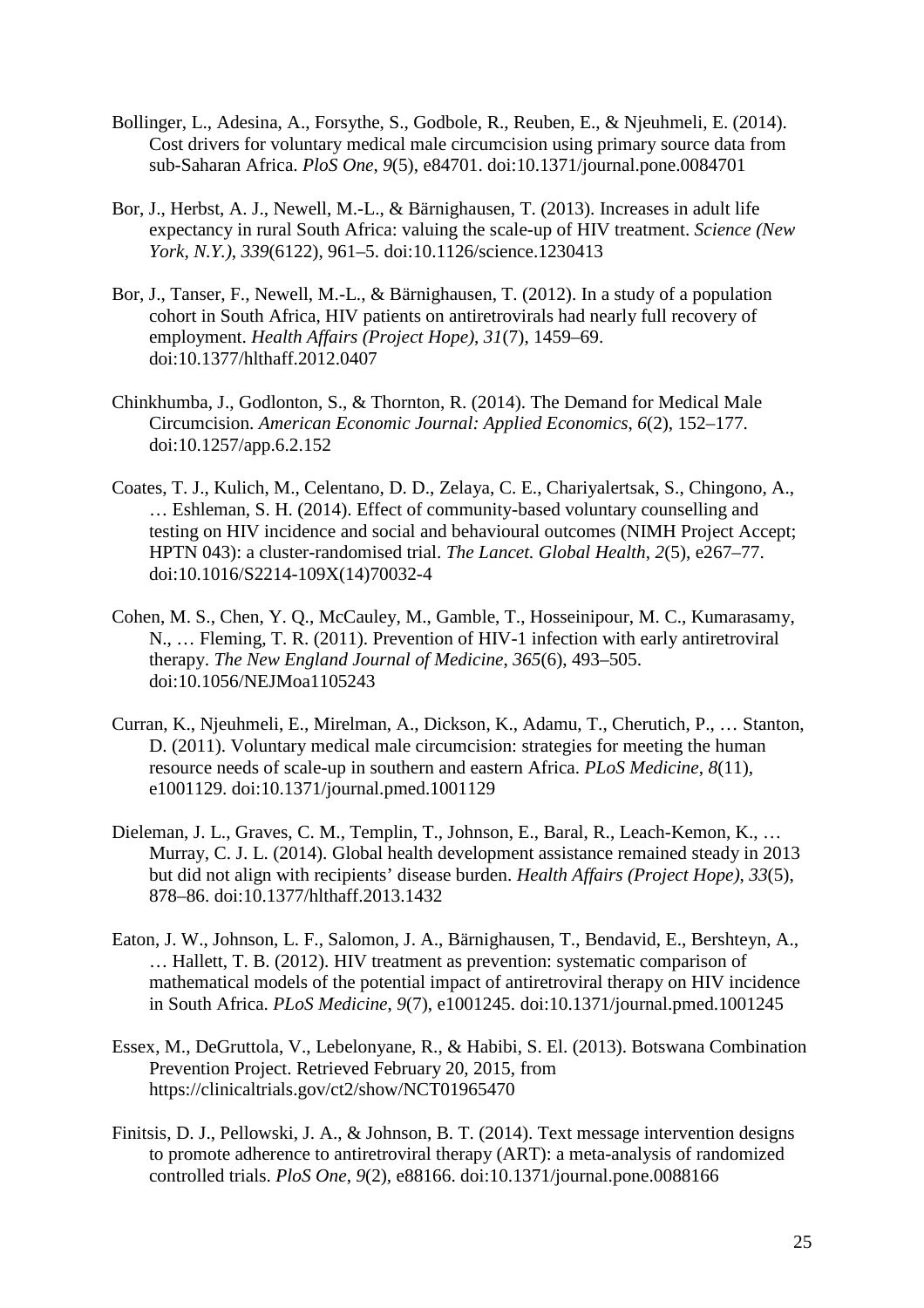- Fonner, V. A., Denison, J., Kennedy, C. E., O'Reilly, K., & Sweat, M. (2012). Voluntary counseling and testing (VCT) for changing HIV-related risk behavior in developing countries. *The Cochrane Database of Systematic Reviews*, *9*, CD001224. doi:10.1002/14651858.CD001224.pub4
- Ford, N., Chu, K., & Mills, E. J. (2012). Safety of task-shifting for male medical circumcision: a systematic review and meta-analysis. *AIDS (London, England)*, *26*(5), 559–66. doi:10.1097/QAD.0b013e32834f3264
- Gray, R. H., Kigozi, G., Serwadda, D., Makumbi, F., Watya, S., Nalugoda, F., … Wawer, M. J. (2007). Male circumcision for HIV prevention in men in Rakai, Uganda: a randomised trial. *Lancet*, *369*(9562), 657–66. doi:10.1016/S0140-6736(07)60313-4
- Hankins, C., Forsythe, S., & Njeuhmeli, E. (2011). Voluntary medical male circumcision: an introduction to the cost, impact, and challenges of accelerated scaling up. *PLoS Medicine*, *8*(11), e1001127. doi:10.1371/journal.pmed.1001127
- Havlir, D., & Kamya, M. (2013). Sustainable East Africa Research in Community Health. Retrieved February 20, 2015, from https://clinicaltrials.gov/show/NCT01864603
- Hayes, R., Ayles, H., Beyers, N., Sabapathy, K., Floyd, S., Shanaube, K., … Fidler, S. (2014). HPTN 071 (PopART): rationale and design of a cluster-randomised trial of the population impact of an HIV combination prevention intervention including universal testing and treatment - a study protocol for a cluster randomised trial. *Trials*, *15*, 57. doi:10.1186/1745-6215-15-57
- High-Level Panel of Eminent Persons on the Post-2015 Development Agenda. (2014). *A new global partnership: eradicate poverty and transform economies through sustainable development*. New York City. Retrieved from http://www.post2015hlp.org/wpcontent/uploads/2013/05/UN-Report.pdf
- Hollingsworth, T. D., Anderson, R. M., & Fraser, C. (2008). HIV-1 transmission, by stage of infection. *The Journal of Infectious Diseases*, *198*(5), 687–93. doi:10.1086/590501
- International Monetary Fund. (2004). *The Macroeconomics of HIV/AIDS*. (M. Haacker, Ed.) (Vol. 19, p. 344). Washington D.C.: International Monetary Fund.
- Iwuji, C. C., Orne-Gliemann, J., Tanser, F., Boyer, S., Lessells, R. J., Lert, F., … Dabis, F. (2013). Evaluation of the impact of immediate versus WHO recommendations-guided antiretroviral therapy initiation on HIV incidence: the ANRS 12249 TasP (Treatment as Prevention) trial in Hlabisa sub-district, KwaZulu-Natal, South Africa: study protocol for a clus. *Trials*, *14*, 230. doi:10.1186/1745-6215-14-230
- Kennedy, C. E., Fonner, V. A., Sweat, M. D., Okero, F. A., Baggaley, R., & O'Reilly, K. R. (2013). Provider-initiated HIV testing and counseling in low- and middle-income countries: a systematic review. *AIDS and Behavior*, *17*(5), 1571–90. doi:10.1007/s10461-012-0241-y
- Kranzer, K., Govindasamy, D., Ford, N., Johnston, V., & Lawn, S. D. (2012). Quantifying and addressing losses along the continuum of care for people living with HIV infection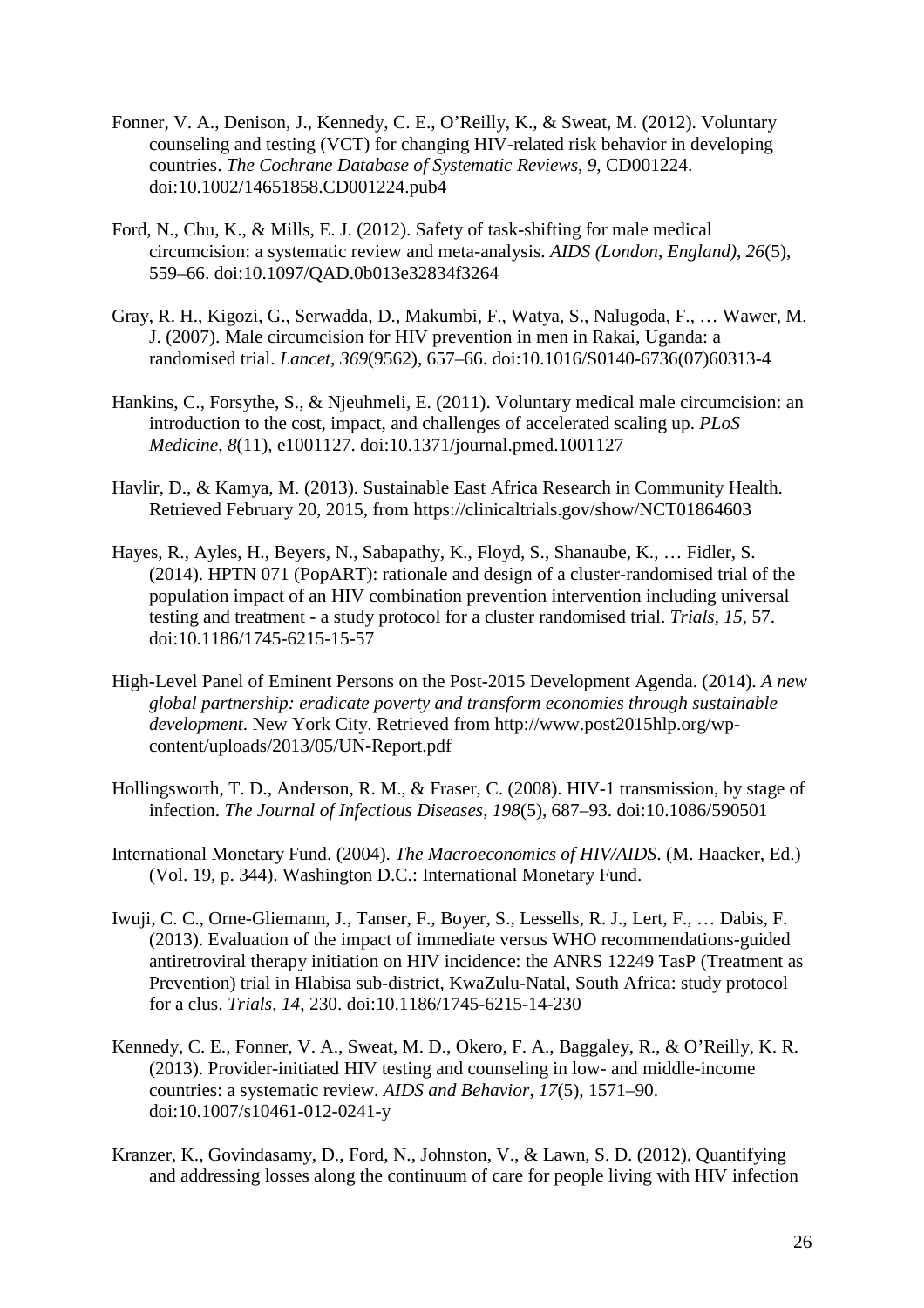in sub-Saharan Africa: a systematic review. *Journal of the International AIDS Society*, *15*(2), 17383. doi:10.7448/ias.15.2.17383

- Lissouba, P., Taljaard, D., Rech, D., Doyle, S., Shabangu, D., Nhlapo, C., … Auvert, B. (2010). A model for the roll-out of comprehensive adult male circumcision services in African low-income settings of high HIV incidence: the ANRS 12126 Bophelo Pele Project. *PLoS Medicine*, *7*(7), e1000309. doi:10.1371/journal.pmed.1000309
- Lomazzi, M., Borisch, B., & Laaser, U. (2014). The Millennium Development Goals: experiences, achievements and what's next. *Global Health Action*, *7*, 23695. Retrieved from http://www.pubmedcentral.nih.gov/articlerender.fcgi?artid=3926985&tool=pmcentrez& rendertype=abstract
- Mahler, H. R., Kileo, B., Curran, K., Plotkin, M., Adamu, T., Hellar, A., … Fimbo, B. (2011). Voluntary medical male circumcision: matching demand and supply with quality and efficiency in a high-volume campaign in Iringa Region, Tanzania. *PLoS Medicine*, *8*(11), e1001131. doi:10.1371/journal.pmed.1001131
- Mills, E. J., Nachega, J. B., Bangsberg, D. R., Singh, S., Rachlis, B., Wu, P., … Cooper, C. (2006). Adherence to HAART: a systematic review of developed and developing nation patient-reported barriers and facilitators. *PLoS Medicine*, *3*(11), e438. doi:10.1371/journal.pmed.0030438
- Mwandi, Z., Murphy, A., Reed, J., Chesang, K., Njeuhmeli, E., Agot, K., … Bock, N. (2011). Voluntary medical male circumcision: translating research into the rapid expansion of services in Kenya, 2008-2011. *PLoS Medicine*, *8*(11), e1001130. doi:10.1371/journal.pmed.1001130
- Njeuhmeli, E., Forsythe, S., Reed, J., Opuni, M., Bollinger, L., Heard, N., … Hankins, C. (2011). Voluntary medical male circumcision: modeling the impact and cost of expanding male circumcision for HIV prevention in eastern and southern Africa. *PLoS Medicine*, *8*(11), e1001132. doi:10.1371/journal.pmed.1001132
- Open Working Group of the General Assembly on Sustainable Development Goals. (2014). *Open Working Group proposal for Sustainable Development Goals*. New York City. Retrieved from http://sustainabledevelopment.un.org/content/documents/1579SDGs Proposal.pdf
- Ortblad, K. F., Lozano, R., & Murray, C. J. L. (2013). The burden of HIV: insights from the Global Burden of Disease Study 2010. *AIDS (London, England)*, *27*(13), 2003–17. doi:10.1097/QAD.0b013e328362ba67
- Over, M., & Garnett, G. (2011). Assessment Paper: Treatment. In B. Lomborg (Ed.), *Rethink HIV* (1st ed.). New York: Cambridge University Press. Retrieved from http://www.copenhagenconsensus.com/sites/default/files/over\_garnett.pdf
- Rosen, S., Larson, B., Rohr, J., Sanne, I., Mongwenyana, C., Brennan, A. T., & Galárraga, O. (2014). Effect of antiretroviral therapy on patients' economic well being: five-year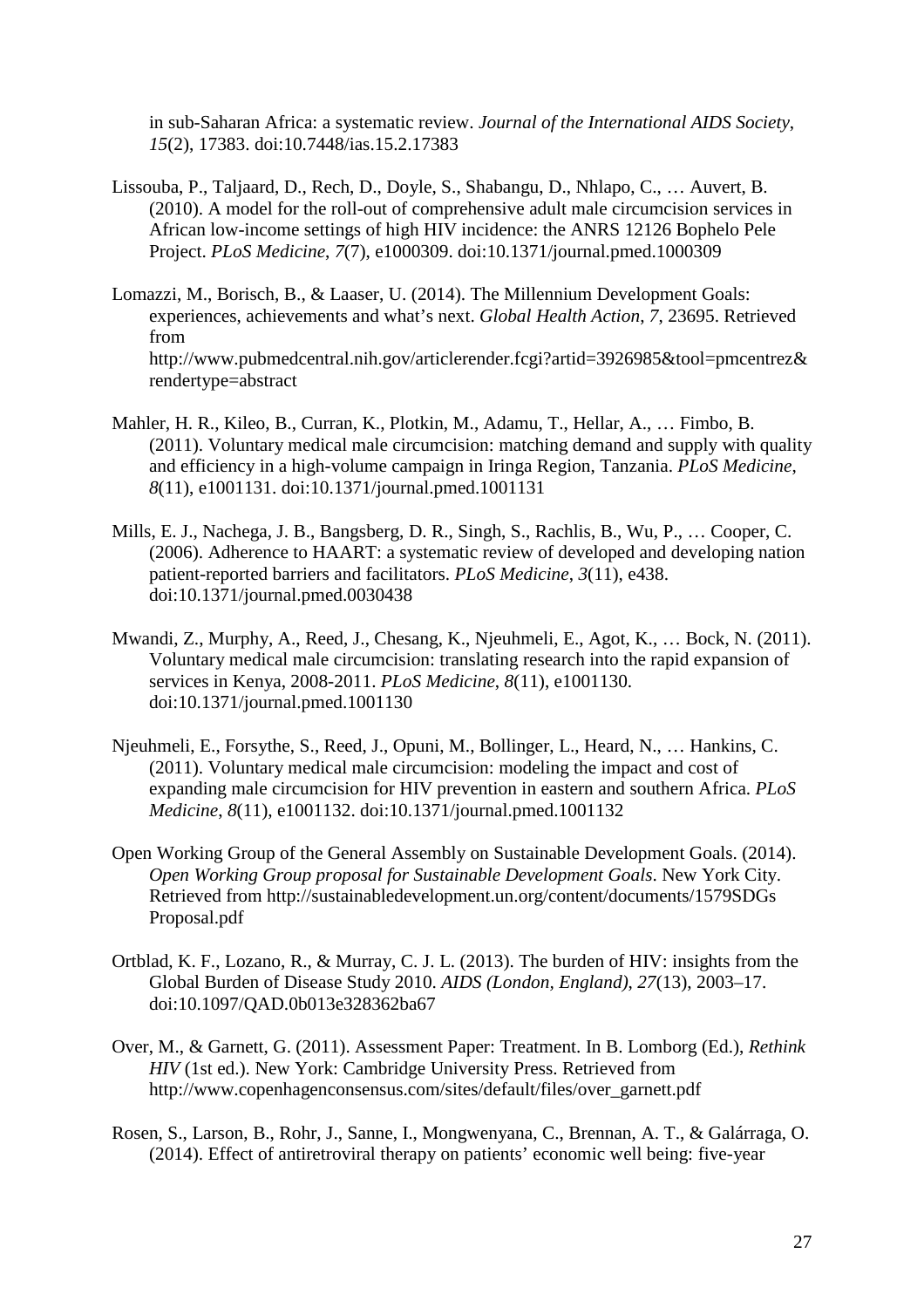follow-up. *AIDS (London, England)*, *28*(3), 417–24. doi:10.1097/QAD.0000000000000053

- Sgaier, S. K., Reed, J. B., Thomas, A., & Njeuhmeli, E. (2014). Achieving the HIV prevention impact of voluntary medical male circumcision: lessons and challenges for managing programs. *PLoS Medicine*, *11*(5), e1001641. doi:10.1371/journal.pmed.1001641
- Stop AIDS Now! (2014). MaxART Implementation Study on Treatment as Prevention. Retrieved October 23, 2014, from http://www.stopaidsnow.org/maxart-implementationstudy-treatment-prevention
- Sustainable Development Solutions Network. (2014). *Proposed Sustainable Development Goals (SDGs) and Targets*. New York City. Retrieved from http://unsdsn.org/wpcontent/uploads/2014/04/140417-Goals-and-Targets1.pdf
- Suthar, A. B., Ford, N., Bachanas, P. J., Wong, V. J., Rajan, J. S., Saltzman, A. K., … Baggaley, R. C. (2013). Towards universal voluntary HIV testing and counselling: a systematic review and meta-analysis of community-based approaches. *PLoS Medicine*, *10*(8), e1001496. doi:10.1371/journal.pmed.1001496
- Tanser, F., Bärnighausen, T., Grapsa, E., Zaidi, J., & Newell, M.-L. (2013). High coverage of ART associated with decline in risk of HIV acquisition in rural KwaZulu-Natal, South Africa. *Science (New York, N.Y.)*, *339*(6122), 966–71. doi:10.1126/science.1228160
- Thirumurthy, H., Masters, S. H., Rao, S., Bronson, M. A., Lanham, M., Omanga, E., … Agot, K. (2014). Effect of providing conditional economic compensation on uptake of voluntary medical male circumcision in Kenya: a randomized clinical trial. *JAMA*, *312*(7), 703–11. doi:10.1001/jama.2014.9087
- Tobian, A. A. R., Kacker, S., & Quinn, T. C. (2014). Male circumcision: a globally relevant but under-utilized method for the prevention of HIV and other sexually transmitted infections. *Annual Review of Medicine*, *65*, 293–306. doi:10.1146/annurev-med-092412- 090539
- UNAIDS. (2005). *AIDS in Africa: Three scenarios to 2025*. Geneva. Retrieved from http://data.unaids.org/publications/IRC-pub07/jc1058-aidsinafrica\_en.pdf
- UNAIDS. (2013a). *Access to antiretroviral therapy in Africa: Status report on progress towards the 2015 targets*. Geneva. Retrieved from http://www.unaids.org/sites/default/files/media\_asset/20131219\_AccessARTAfricaStatu sReportProgresstowards2015Targets\_en\_0.pdf
- UNAIDS. (2013b). *Global Report - UNAIDS report on the global AIDS epidemic 2013*. Geneva. Retrieved from http://www.unaids.org/en/media/unaids/contentassets/documents/epidemiology/2013/gr 2013/UNAIDS\_Global\_Report\_2013\_en.pdf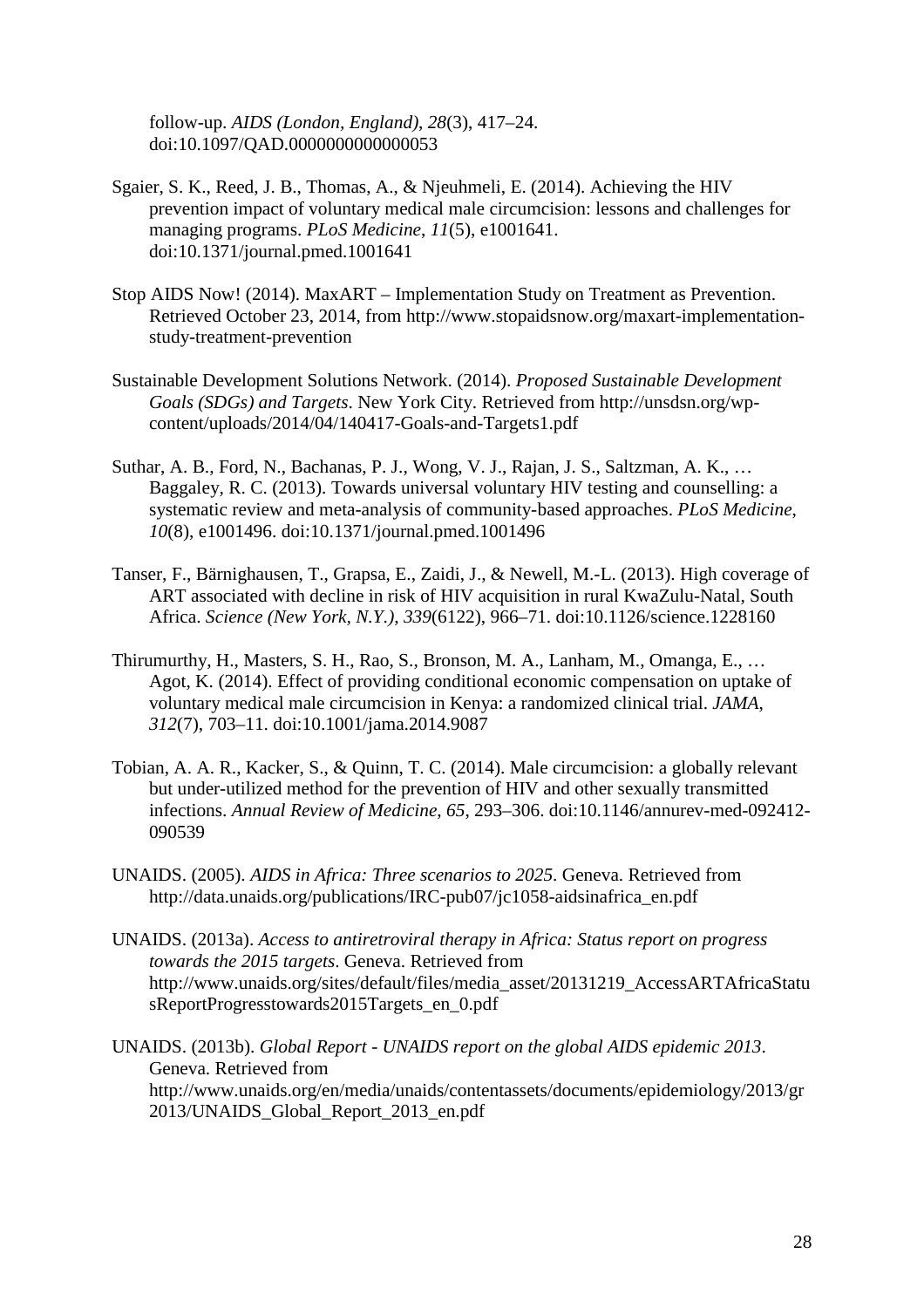UNAIDS. (2014a). *The Gap Report*. Geneva. Retrieved from http://www.unaids.org/en/media/unaids/contentassets/documents/unaidspublication/201 4/UNAIDS\_Gap\_report\_en.pdf

- UNAIDS. (2014b). *What are the different epidemiological scenarios?*. Geneva. Retrieved from http://hivpreventiontoolkit.unaids.org/support\_pages/faq\_diff\_epi\_scenarios.aspx
- UNICEF. (2014). Protection, care and support for children affected by HIV and AIDS. Retrieved October 01, 2014, from http://data.unicef.org/hiv-aids/care-support
- United Nations. (2001). *Declaration of Commitment on HIV/AIDS*. New York City. Retrieved from http://www.unaids.org/en/media/unaids/contentassets/dataimport/publications/ircpub03/aidsdeclaration\_en.pdf
- United Nations. (2006). *Political Declaration on HIV/AIDS*. New York City. Retrieved from http://www.unaids.org/en/media/unaids/contentassets/dataimport/pub/report/2006/20060 615\_hlm\_politicaldeclaration\_ares60262\_en.pdf
- United Nations. (2011). *Political Declaration on HIV and AIDS: Intensifying Our Efforts to Eliminate HIV and AIDS*. New York City. Retrieved from http://www.unaids.org/en/media/unaids/contentassets/documents/document/2011/06/201 10610\_UN\_A-RES-65-277\_en.pdf
- United Nations. (2014). United Nations Millennium Development Goals. United Nations. Retrieved September 30, 2014, from http://www.un.org/millenniumgoals/aids.shtml
- Vasilakis, C. (2012). The social economic impact of AIDS: Accounting for intergenerational transmission, productivity and fertility. *Economic Modelling*, *29*(2), 369–381. doi:10.1016/j.econmod.2011.11.006
- Westercamp, N., & Bailey, R. C. (2007). Acceptability of male circumcision for prevention of HIV/AIDS in sub-Saharan Africa: a review. *AIDS and Behavior*, *11*(3), 341–55. doi:10.1007/s10461-006-9169-4
- WHO. (2006). *Antiretroviral therapy for HIV infection in adults and adolescents: recommendations for a public health approach*. Geneva. Retrieved from http://www.who.int/hiv/pub/guidelines/artadultguidelines.pdf?ua=1
- WHO. (2008). *Task shifting: global recommendations and guidelines*. Geneva: World Health Organization. Retrieved from http://www.who.int/workforcealliance/knowledge/resources/taskshifting\_guidelines/en/
- WHO. (2010a). *Antiretroviral therapy for HIV infection in adults and adolescents: recommendations for a public health approach*. Geneva. Retrieved from http://whqlibdoc.who.int/publications/2010/9789241599764\_eng.pdf?ua=1
- WHO. (2010b). *Considerations for implementing models for optimizing the volume and efficiency of male circumcision services*. Geneva. Retrieved from http://www.malecircumcision.org/programs/documents/mc\_MOVE\_2010\_web.pdf